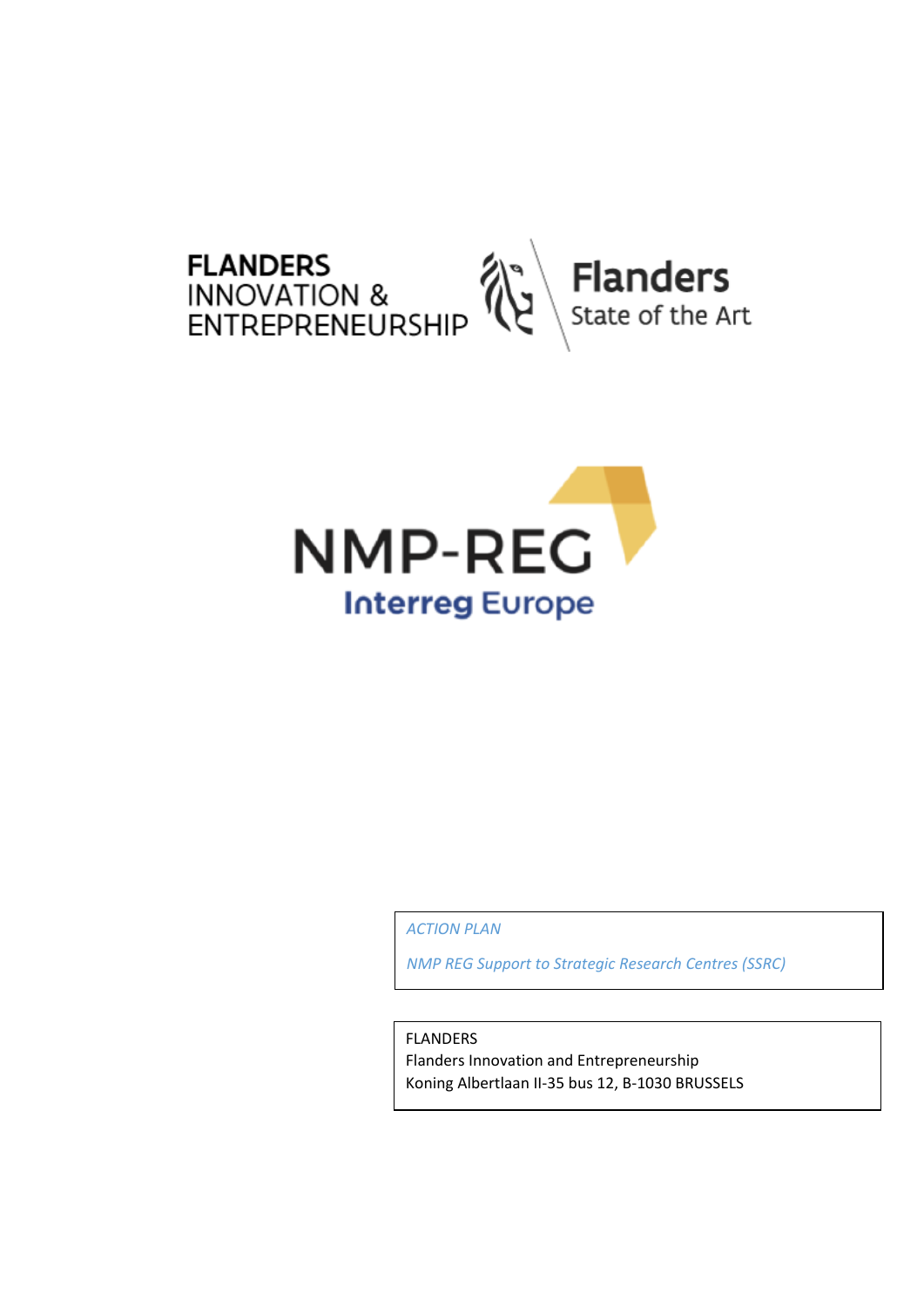





## Contents

| 1. |  |  |  |  |
|----|--|--|--|--|
| 2. |  |  |  |  |
| 3. |  |  |  |  |
| 4. |  |  |  |  |
| 5. |  |  |  |  |
| 6. |  |  |  |  |
| 7. |  |  |  |  |
| 8. |  |  |  |  |
|    |  |  |  |  |
| 1. |  |  |  |  |
| 2. |  |  |  |  |
| 3. |  |  |  |  |
| 4. |  |  |  |  |
| 5. |  |  |  |  |
| 6. |  |  |  |  |
| 7. |  |  |  |  |
| 8. |  |  |  |  |
|    |  |  |  |  |
| 1. |  |  |  |  |
| 2. |  |  |  |  |
| 3. |  |  |  |  |
| 4. |  |  |  |  |
| 5. |  |  |  |  |
| 6. |  |  |  |  |
| 7. |  |  |  |  |
| 8. |  |  |  |  |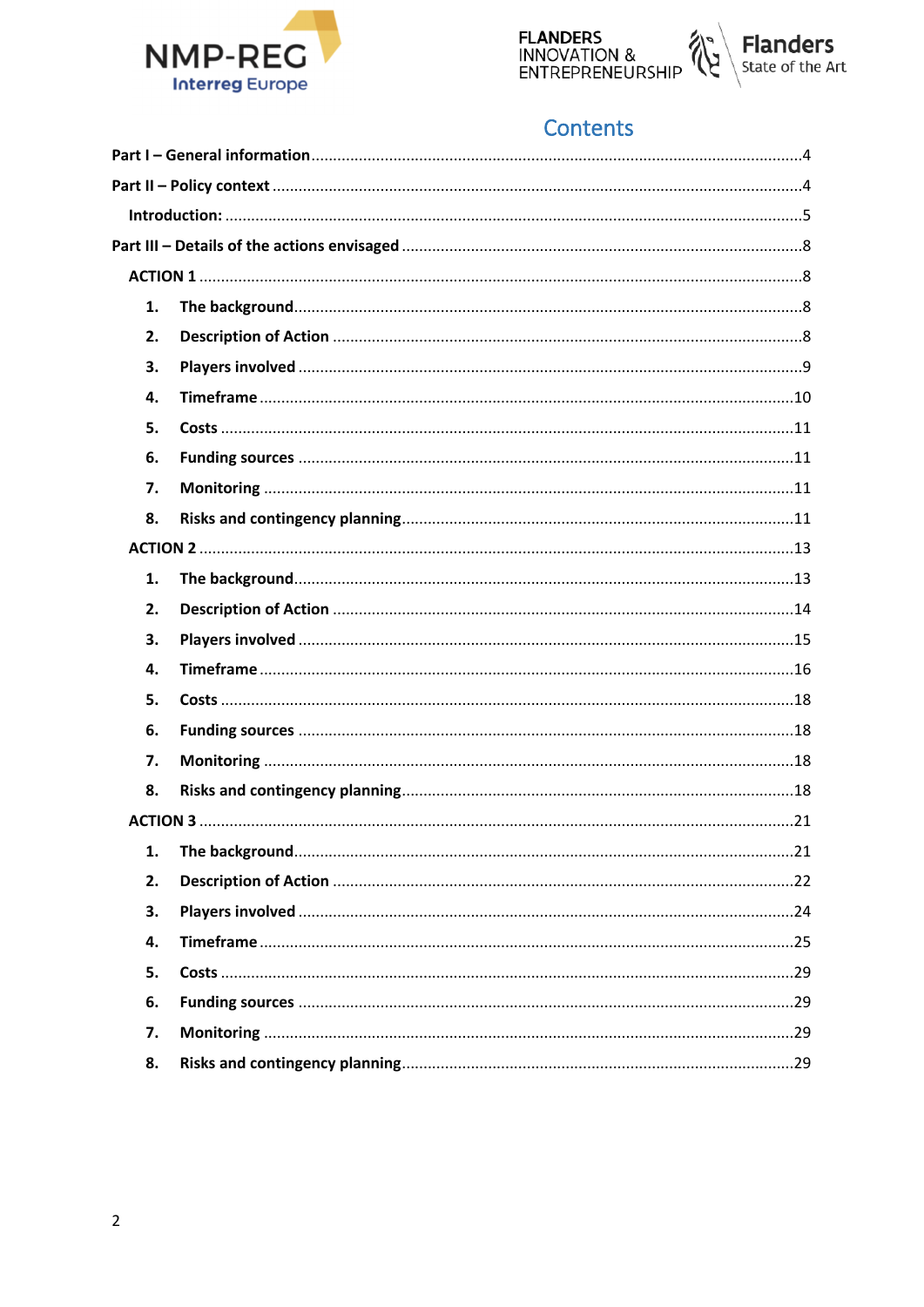



# <span id="page-2-0"></span>**Part I – General information**

## Project: **NMP-REG-**

|                 | Partner organisation: Flanders Innovation and Entrepreneurship (FIE) - Flemish Government |
|-----------------|-------------------------------------------------------------------------------------------|
| Country:        | Belgium                                                                                   |
| NUTS2 region:   | Région de Bruxelles-Capitale/Brussels Hoofdstedelijk Gewest                               |
|                 | Competent authority for NUTS 2 Vlaams Gewest/Flemish Region                               |
| Contact person: | Annie Renders / Jozef Ghijselen                                                           |
| Email address:  | annie.renders@vlaio.be / Jozef.ghijselen@vlaio.be                                         |
| Phone number:   | +32 2 432 42 32                                                                           |

# <span id="page-2-1"></span>**Part II – Policy context**

| The Action Plan aims to impact: | $\mathbf{1}$ | Investment for Growth and Jobs programme     |
|---------------------------------|--------------|----------------------------------------------|
|                                 |              | European Territorial Cooperation programme   |
|                                 |              | Other regional development policy instrument |

Name of the policy instrument addressed:

Support to Strategic Research Centres (SSRC)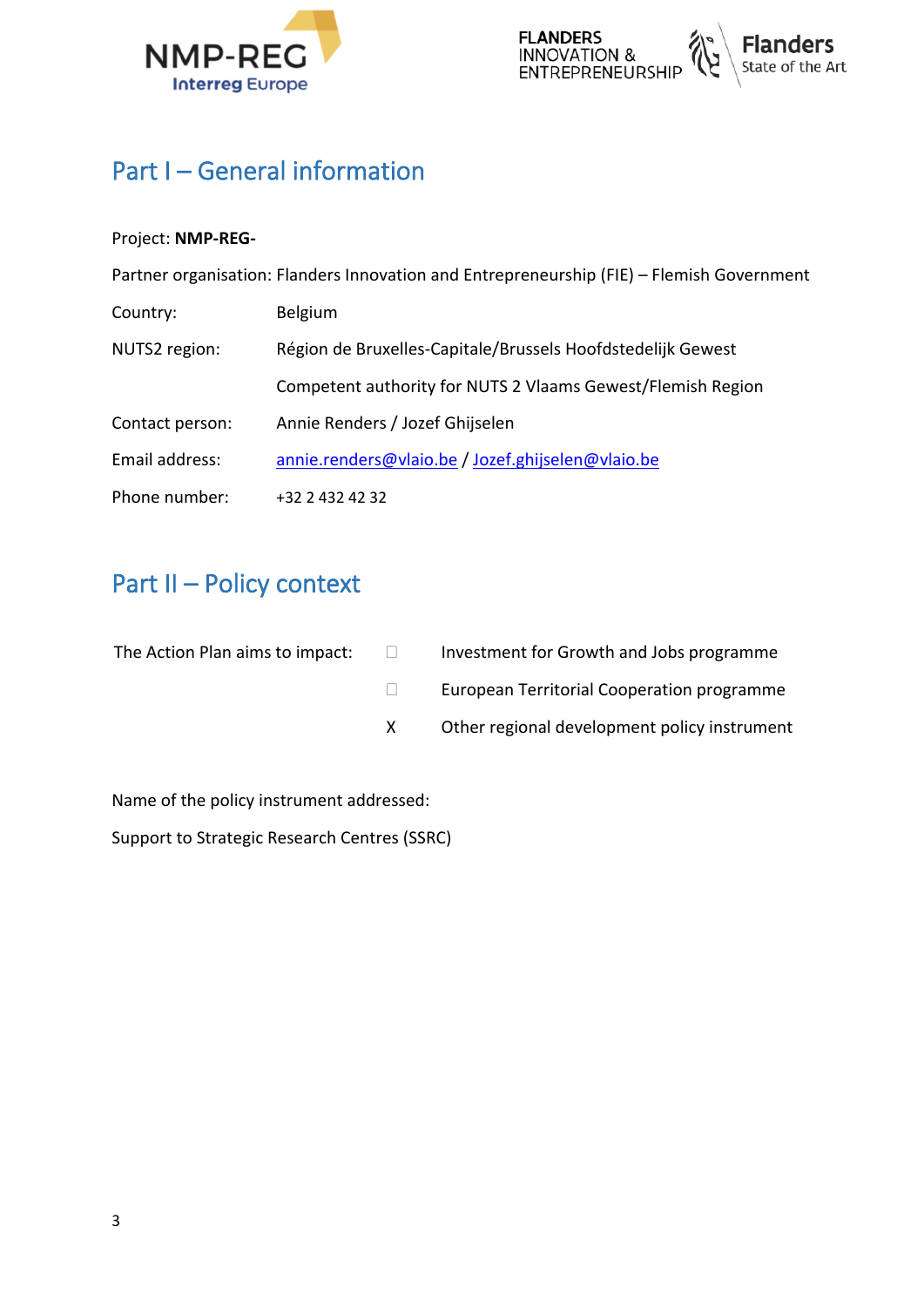



## <span id="page-3-0"></span>**Introduction:**

#### General points

Nanotechnologies and new materials (NMP) are a cornerstone of EU policy for innovation and advanced manufacturing. As one of the Key Enabling Technologies, the EU believes that NMP can reverse negative growth trends in manufacturing and foster growth and jobs.

The statement is clear, but the road from intent to transfer, application and exploitation of NMP in manufacturing is long. NMP is dealt with in research. However, the common challenge is ensure that innovation actors cooperate to actually deliver research results to the manufacturing sector, with subsequent benefits for regional growth.

#### SSRC instrument and NMP-REG

"Support to strategic research centres (SSRC)" is a key instrument within the Flemish innovation system to ensure transfer from excellent research from Strategic Research Centres (SRC) to industry to improve existing and stimulate new economic activity. The participation of FIE in NMP-REG was steered by the will to improve the delivery of this core mission by the SRC instrument.

The SSRC instrument involves a basic funding of 50M€ per year (per SRC, 4 in total) which can be used to fund projects by SRCs . This annual grant is subject to a multi-annual management agreement including key performance indicators between each SRC and the Flemish government.

2 out of 4 SRCs have a strong link with NMP:

- IMEC: which performs world-leading research in the field of nano-electronics and nanotechnology. This research includes digital components, organic electronics or scalingdriven nano-electronics which are applied in healthcare, smart electronics, sustainable energy and transport.
- Flanders Make: which acts as the SRC for "Smart Manufacturing" and performs research at the cross-roads of materials, advanced product and production technology and processes. Research priorities of Flanders Make include a.o. high-performance, autonomous mechatronic systems, intelligent product design methods, design and manufacturing of smart and lightweight structures, additive manufacturing for serial production, manufacturing of high-precision products ...

A 3rd SRCs has a rather partial links with NMP:

- VITO: acts as the SRC for energy, materials, chemistry, health, environmental and terrestrial observation. Through its research into sustainable materials and chemistry there is a good link with NMP.

The 4th SRC has only an indirect links with NMP

- VIB: acts as the SRC for frontline biomolecular research in diverse fields of the life sciences for the benefit of society. NMP is however in an important field for the knowledge intensive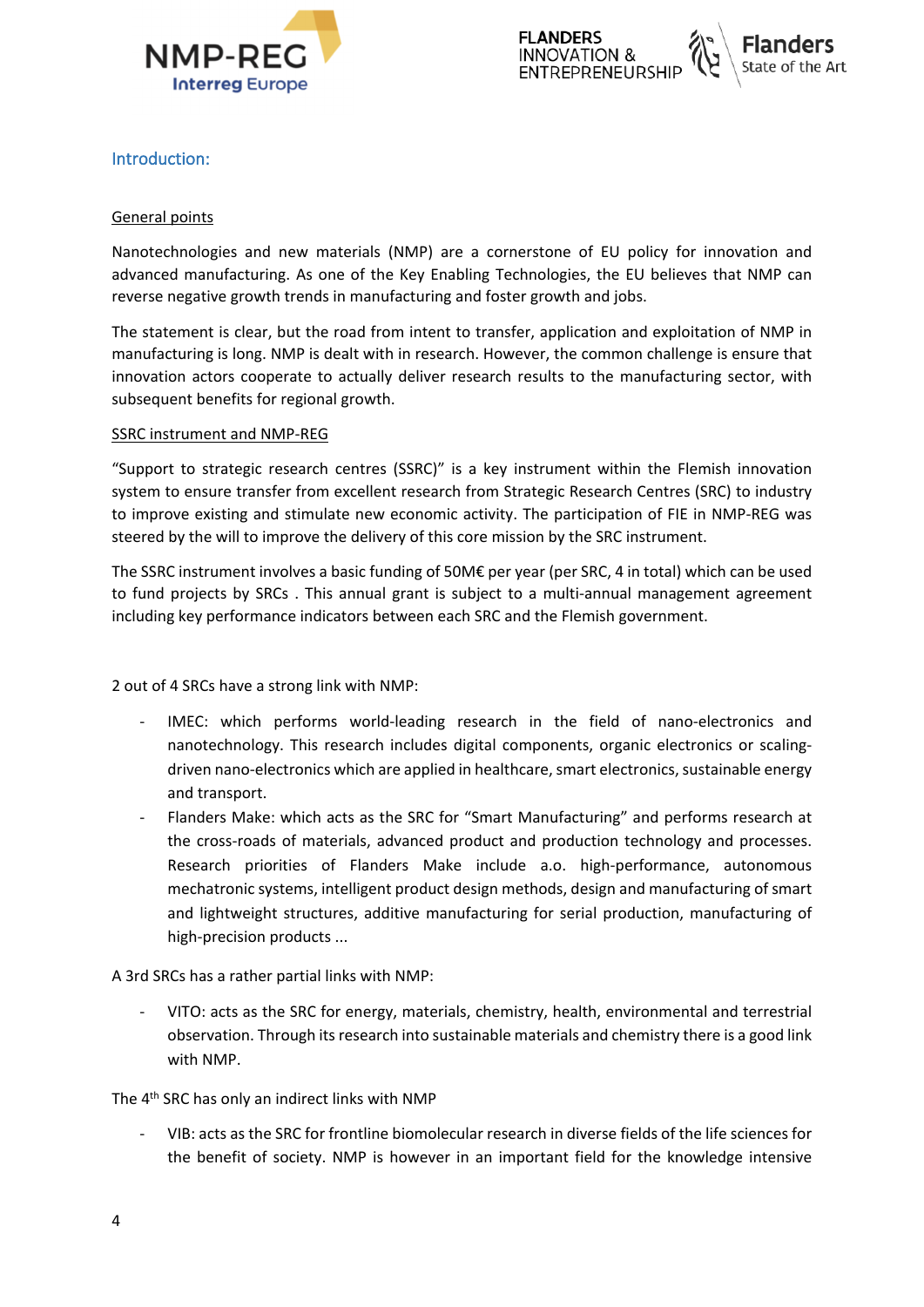



industries and companies that profit from VIB's research into the

use of advanced molecular biological technologies.

Within the SSRC instrument we chose the Flanders Make (FM) sub-programme as a pilot case in order to prepare a wider reform of our SSRC instrument. We choose FM because from all the SRCs (see above) it operates the most at the crossroads of both the "Materials" and "Production" topic and this without excluding (or focusing only on) the "Nano" topic. In this regard the FM case can provide for wider learnings also for other SRCs.

NMP-REG offered the opportunity to reflect, review and receive feedback in a peer to peer context on the underlying rationale of the SRC instrument and the way it interacts with other policy instruments within the Flemish Innovation system.

Innovation policies in Flanders are strongly driven by the view that public funding should result, quicker than before, in marketable knowledge and societal return on investment of publicly funded R&D.

It is considered essential in Flanders that public funding should better stimulate (co)creation, spinoffs, start-ups and new economic activities. It should also have a leverage effect in mobilising private funding.

For this, research needs to become more demand-driven, be more directly transferrable to the industry and disseminated more extensively (in line with IP requirements for all stakeholders).

NMP-REG offered a framework through which FIE – supported by the NMP-REG partners - could reflect upon and outline new or adapted government approaches and models of interaction all along the chain of key players targeted by the SRC instrument (research centres, companies, knowledge institutes …) to achieve this aim.

Within NMP-REG we learned about the partners' ways to support entrepreneurs, and manage/fund their research centres. We received important input from NMP-REG partners to provide answers to fundamental questions regarding overall governance: e.g. who offers services (open or closed group of service providers, academic and/or private partners), which models for cooperation are used (who decides research topics, which services will (not) be offered, incl. IP and models for financing, … ). Further in our action plan we detail - action by action - which learnings from which partners influenced our thinking.

During the last stages of the NMP-REG project phase 1 FIE will capitalise on fact finding missions to 3rd regions active in NMP but not involved in the NMP-REG project (Scotland, Austria, Finland and Sweden). FIE staff that will be involved in the execution of the action plan will join these fact finding missions in order to gain additional insights and will also feed these back to the other NMP-REG partners.

Feeding NMP-REG into the six monthly stakeholder meetings in Flanders (in particular Department EWI and Flanders Make) has led to several recommendations and scenarios for policy improvements. The final stakeholder and dissemination events delivered an important reality check and extra steering as to the ideas on how to give body to and roll out these scenarios during the  $2<sup>nd</sup>$  phase of NMP-REG and the further near future.

These preliminary recommendations and scenarios were included at the end of phase 1: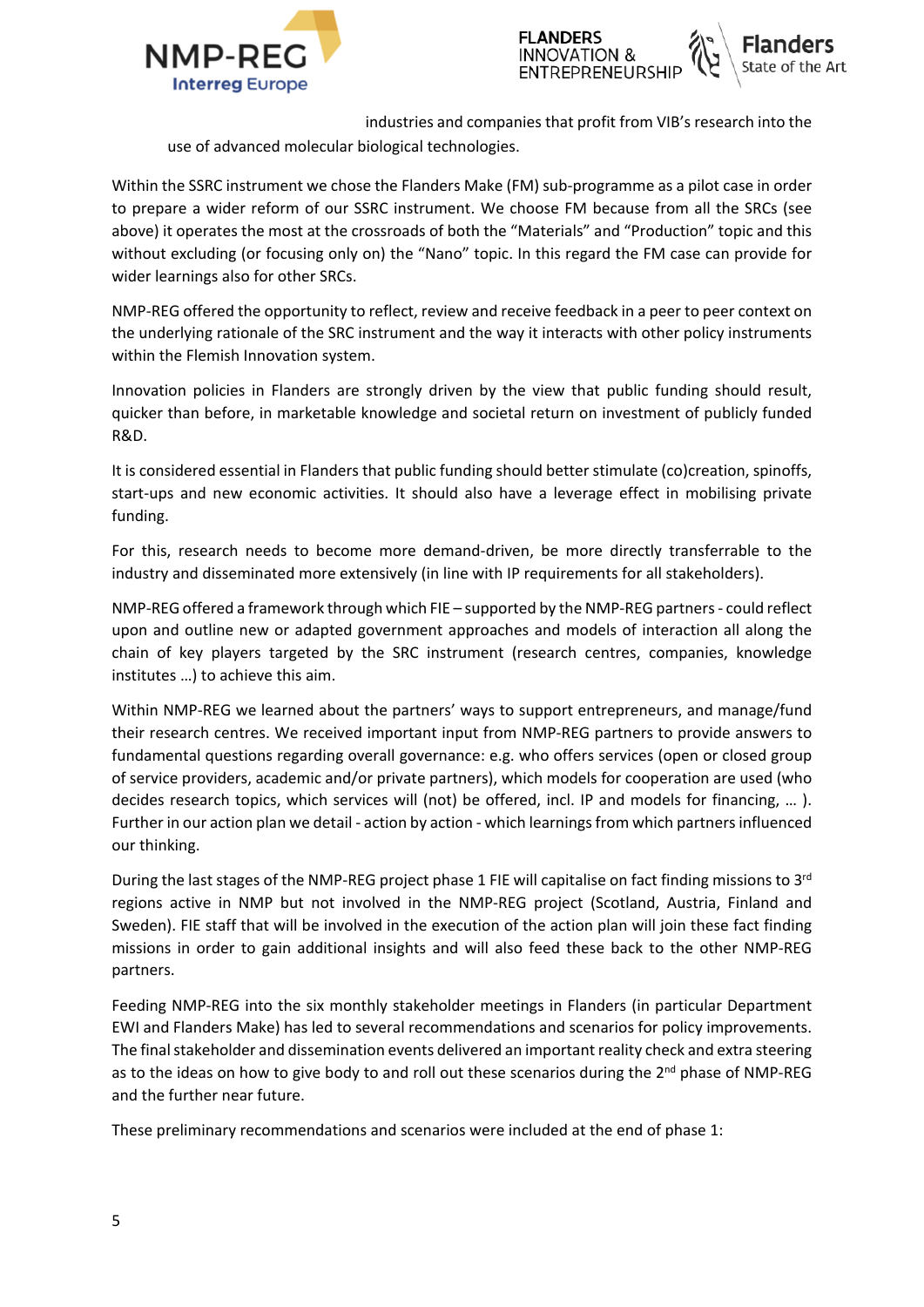



Stimulating cooperation between SRCs and linking them to (spearhead) clusters that are of strategic importance to Flanders. This could be done by including cooperation (with innovation-actors) in the overall KPIs for support to SRCs.

• Analysing the innovation ecosystem and mapping S3 competences to help validating selected main sectors and applications and facilitate cooperation.

• Pro-actively increasing financial support for SRC research areas to modernise the industry and stimulate (European) cross-regional initiatives.

• Actively using the available Flemish innovation instruments to help the SRC ecosystems grow and familiarise companies with support instruments to strengthen the industry.

Based on the different inputs gathered throughout NMP-REG these scenarios will now be further operationalised in their final form through this action plan.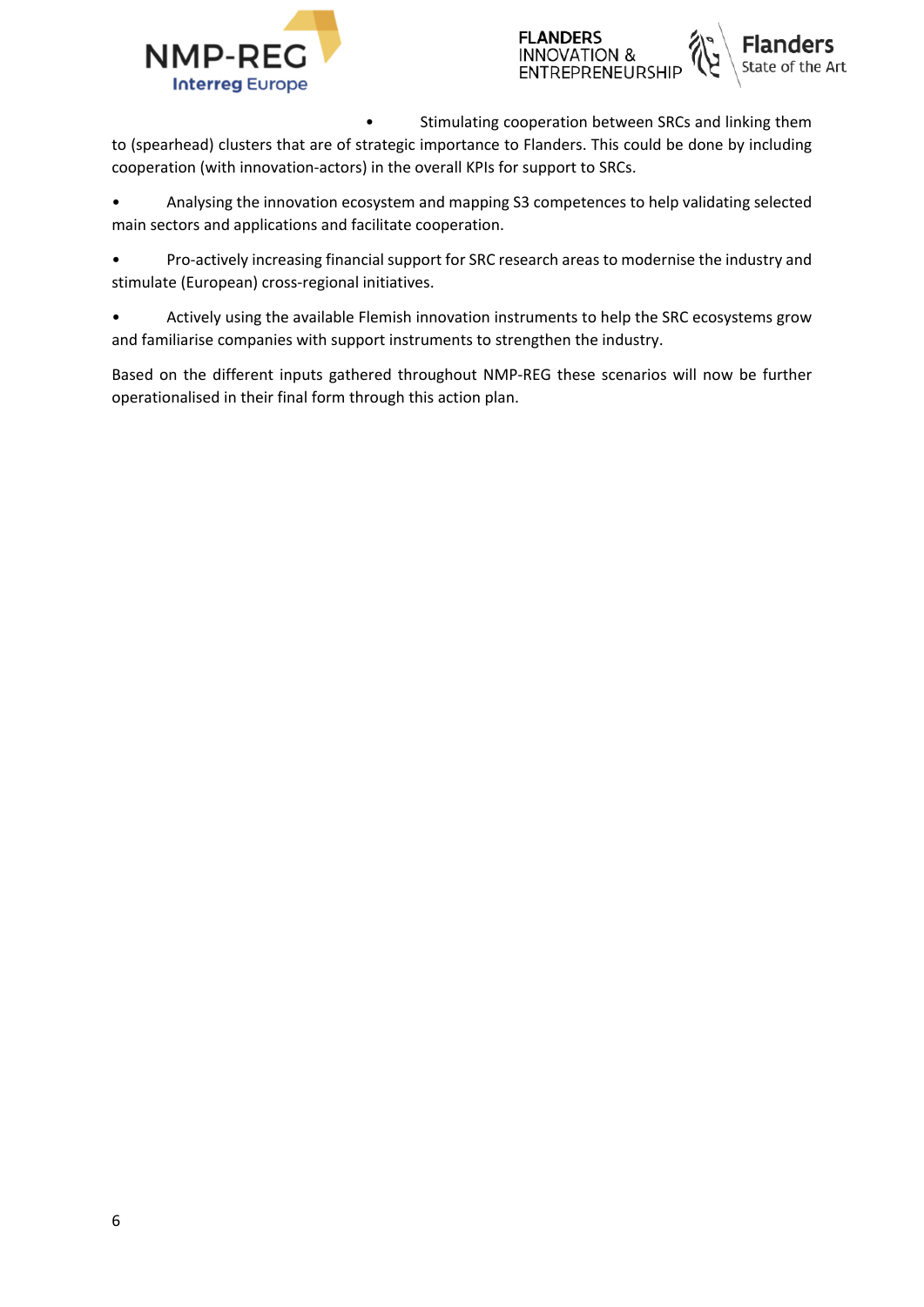



## <span id="page-6-0"></span>**Part III – Details of the actions envisaged**

## <span id="page-6-1"></span>**ACTION 1**

*Reshape the current Support to Strategic Research Centers (SSRC) instrument in order to prioritise more knowledge transfer from research to industry*

#### <span id="page-6-2"></span>**1. The background Base line need**

NMP is a very multidisciplinary field, both along the value chain (from research to market) and across different technological areas.

Currently, many companies are working solitary and re-inventing the wheel, while a large amount of knowledge can be shared between research organisations and companies.

Traditionally, the SRC instrument has mostly been about funding low TRL research driven by the research aims of the Strategic Research Centres themselves. Funding for projects closer to the market (higher TRLs) to overcome the valley of death has been lacking within the SRC instrument.

#### **Base line need based on NMP-REG**

There is a need for SRCs to fund more research with a view on application in industry on short and mid-long term (TRL4 and higher). This should increase the industrial relevance of research and deliver a higher return on investment on the public money invested in SRCs. This requires a mentality shift and rewriting of the rationale of the SRC instrument itself.

A second insight gained from feeding back NMP-REG insights to the Flemish regional stakeholders is that the priority should be with getting research to the companies first. This even before starting to think about getting research to the market.

The Tuscany experience in NMP-REG (Regional Innovation Poles) has proven and further convinced FIE that regional/sectoral coordinating bodies like FIE itself play an important role in steering and stimulating such a "closer to market" and more "company aware" behaviour by SRCs.

#### <span id="page-6-3"></span>**2. Description of Action**

Action 1 seeks to realize a profound policy change in the SSRC instrument. Its' aim is to affect in a long term perspective the use and effects of funding mobilized by and within this instrument. Within this action essentially policy making, legal and funding aspects will be reviewed, discussed and (re)negotiated at expert and management level between the regional government, SRC's and the broader research community, Industry…

As competent authorities within the regional government for the SSRC instrument, Flanders Innovation & Entrepreneurship (FIE) en Department for Economy, Science & Innovation (EWI) will launch a process to review long term funding conditions for SRCs (e.g. in 5-year periods) and make a more significant part of financing of SRCs dependent on active collaboration with and contribution from regional industry.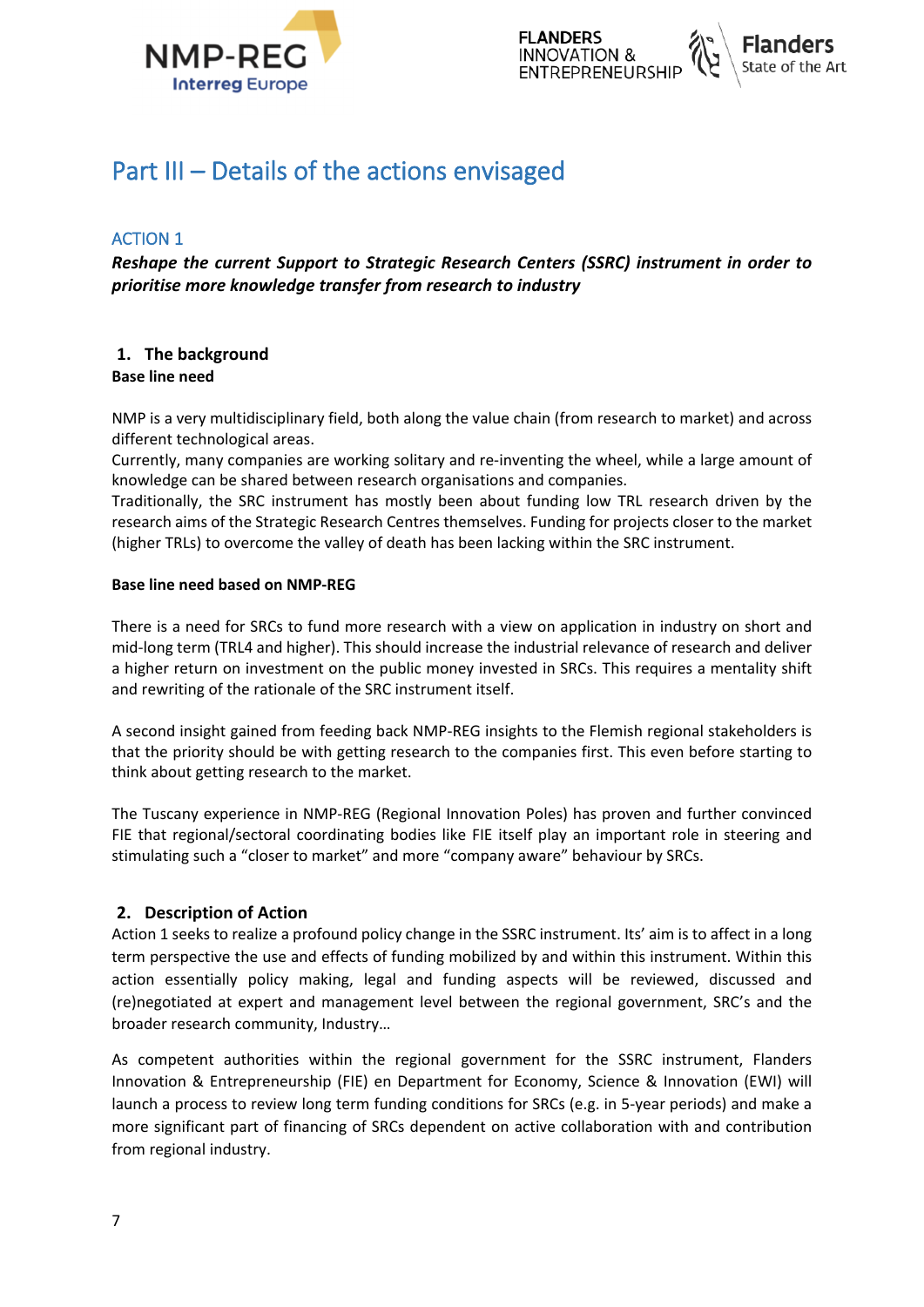



This could be done by directly or partially relating the actual SRC

funding to for example the amount of private funds co-invested by industry in SRC activities (e.g.  $1 \in$ project funding per 0.5 ... 1 € industrial funding). Or also to the number, degree or intensity of joint activities between SRCs and industry (e.g. roadmapping between research and industry, research projects with direct and significant collaboration from industry, contract research SRCs, ...).

In this process FIE and EWI will involve and interact with the research community (represented by SRCs themselves like Flanders Make, IMEC, … but also classic academic parties like universities/university colleges). Last but not least also industry (represented by industry federation Agoria) will be involved.

Universities may support the science-industry cooperation goals as well, by providing the specific fundamental knowledge needed for the applications, and therefore should have access to the means to deploy suitable R&D activities.

At every step of the timeframe below (A1-A4) the regional government will kick-start and lead on activities. SRCs and stakeholders will be mostly involved during steps A2-A3. It will be the regional government who will in step A4 lead and conclude on the mainstreaming, roll out and communication of the new funding conditions.

The foreseen activities cover (physical and virtual) interaction between managers, policy officers, funding experts and legal people/lawyers from the side of the regional government as well as the SRCs at every step/milestone in the timeframe. As means of interaction the regional government will make use of existing platforms and coordination meetings that are already in place. Where and when needed and in-between steps further ad hoc contact moments will be foreseen.

#### <span id="page-7-0"></span>**3. Players involved**

- Regional government:
	- o Flanders Innovation & Entrepreneurship (FIE)
	- o Department for Economy, Science & Innovation (EWI)
- Research community (represented by SRCs: Flanders Make, IMEC, … )
- Industry (represented by industry federation Agoria)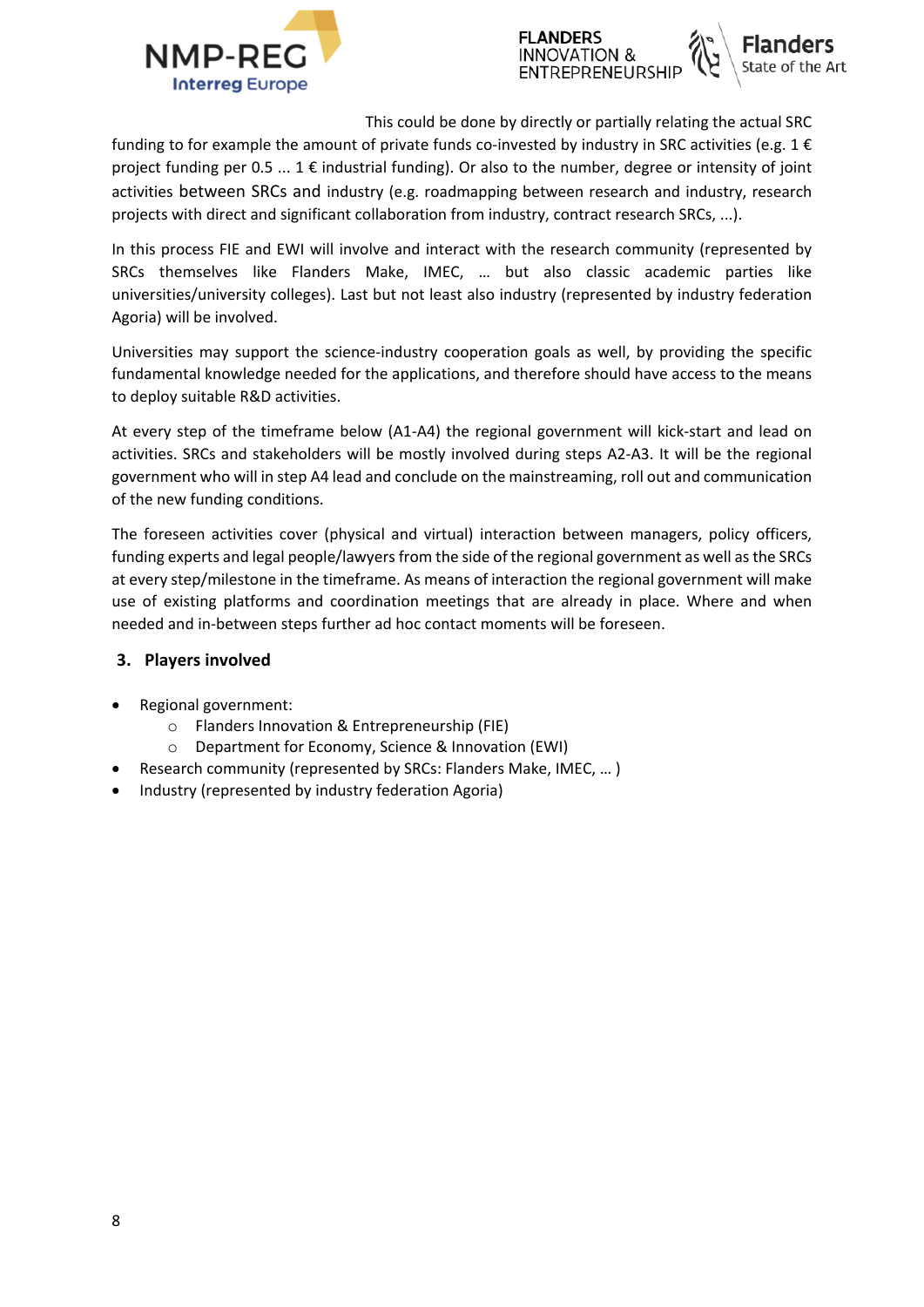#### **4. Timeframe**

<span id="page-8-0"></span>

|                                                                                                                                                                         |     | Year 1       |              | Year 2           |  |
|-------------------------------------------------------------------------------------------------------------------------------------------------------------------------|-----|--------------|--------------|------------------|--|
| Activity/milestone                                                                                                                                                      | Sem | Sem          | Sem          | Sem <sub>2</sub> |  |
|                                                                                                                                                                         | 1   | $\mathbf{2}$ | $\mathbf{1}$ |                  |  |
| A1. Prepare review of long term funding conditions for SRCs connected to > TRL 4 projects                                                                               |     |              |              |                  |  |
| Regional government (FIE in cooperation with EWI) to write draft of new funding conditions to be integrated in<br>funding agreement between regional gvt and SRCs       |     |              |              |                  |  |
| Regional gvt (idem) sets up timeline for discussion and interaction with FMake, SRCs and research community                                                             |     |              |              |                  |  |
| Regional gvt (idem) internal meetings between policy officers and legal department                                                                                      |     |              |              |                  |  |
|                                                                                                                                                                         |     |              |              |                  |  |
| A2. Interaction on review with research community                                                                                                                       |     |              |              |                  |  |
| Regional government (FIE in cooperation with EWI) to present and discuss new draft funding conditions with SRCs                                                         |     |              |              |                  |  |
| individually first                                                                                                                                                      |     |              |              |                  |  |
| Regional gvt (idem) and SRCs meet collectively 2x at senior management level to discuss new funding conditions                                                          |     |              |              |                  |  |
| during "SRC forum" (resp. funding experts and legal people/lawyers in support)                                                                                          |     |              |              |                  |  |
| SRCs funding experts and senior management staff to internally evaluate feasibility of proposed new funding<br>conditions                                               |     |              |              |                  |  |
| Regional gvt (idem) to present 1x state of play of discussions towards wider research community (universities,<br>university colleges) at subgroup of "EWI EU platform" |     |              |              |                  |  |
| A3. Conclusion and revision of LT-funding conditions for SRCs connected to > TRL 4 projects                                                                             |     |              |              |                  |  |
| Regional gvt (idem) and SRCs meet max 2x at senior management level to reach agreement on new LT funding<br>$\bullet$                                                   |     |              |              |                  |  |
| conditions for SRCs at SOC forum (resp. funding experts and legal people/lawyers in support).                                                                           |     |              |              |                  |  |
| Regional gvt (idem) keeps close contact with SRCs individually to prepare the ground for decision making                                                                |     |              |              |                  |  |
|                                                                                                                                                                         |     |              |              |                  |  |
| A4. Mainstreaming and roll out new funding conditions connected to > TRL 4 projects                                                                                     |     |              |              |                  |  |
| Regional gvt (idem) incorporates new funding conditions into multi-annual funding agreements for SRCs.<br>$\bullet$                                                     |     |              |              |                  |  |
| Running and/or new SRC funding agreements conditioned by intensity of activity regarding > TRL 4 projects                                                               |     |              |              |                  |  |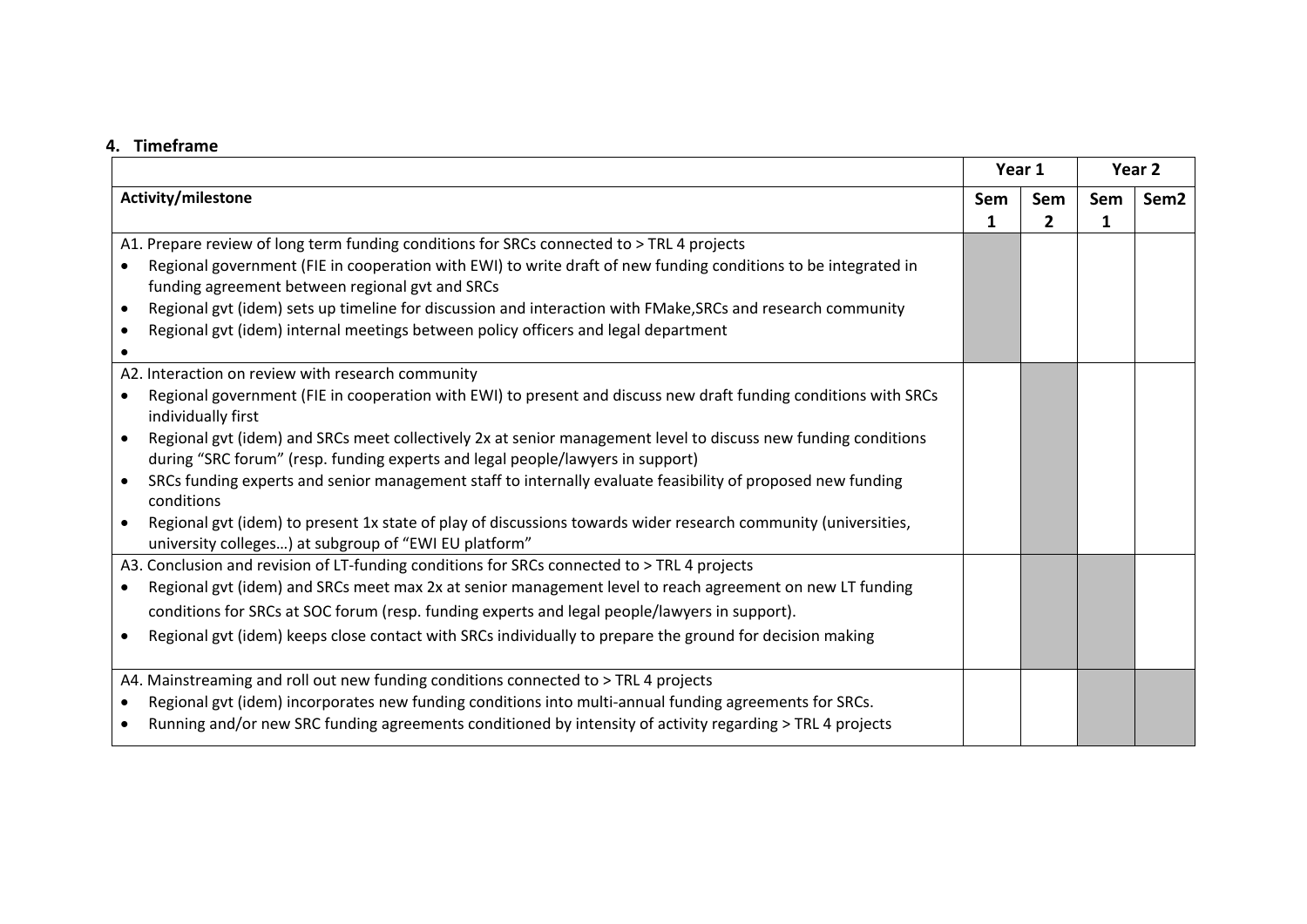## <span id="page-9-0"></span>**5. Costs**

This action will require mostly physical and intellectual interaction (staff time and meeting costs) by the regional government and the mentioned stakeholders. A priori enough legal expertise is present on both sides in order not having to subcontract such costs. The costs will be borne by the existing internal budget of the involved parties foreseen for periodic policy review moments. No new structures are needed to organise the foreseen activities: streamlined processes and platforms for interaction and policy review moments are already in place and functioning well between regional government and SRC's (SRC forum) and also the broader research community (Spearhead clusters forum, EWI EU platform).

The action will not necessarily lead to an increase of the budget regarding the multi-annual funding agreements for SRCs (= integral part of the Flemish government budget). But it will affect and condition the use and implementation of the government budget invested in SRCs.

## <span id="page-9-1"></span>**6. Funding sources**

Flemish regional government funding Internal budget of parties involved

## <span id="page-9-2"></span>**7. Monitoring**

## **FIE and EWI will yearly monitor actual progress and implementation through**

- FIE funding database
- KPI monitoring and reporting of SRCs
- Indicator: change (in % and in numbers) of share of SRC budget for > TRL 4 type research

## <span id="page-9-3"></span>**8. Risks and contingency planning**

Potential risks for this action are:

- A lack of political willingness to implement the policy shift at regional government level
- A lack of cooperation or "ownership" at the level of SRCs regarding the intended policy shift
- A lack of cooperation or "ownership" at the level of other players in the innovation landscape, esp. traditional academic parties that favour non-directed research
- A general lack of funding resulting in hampering a shift towards spending a larger share of the SRC funding to research with an industry driven character and a short to mid-term perspective

Evaluation of the likeliness of these risks producing themselves or hindering phase 2 implementation

- The underlying rationale of our innovation policy rationale is and will remain, both on the short and mid-term, very supportive of stronger research-industry type collaborations as described in action 1. This is not likely to change in the coming 5 years nor under the next Flemish government. Instruments within the regional innovation funding system are periodically reviewed and regularly adapted. So a shift in policy priorities is quite common.
- Support and ownership of SRCs regarding the policy shift has been acquired during phase 1. In the unlikely event of blocking behaviour the regional government (FIE and EWI) still has the financial leverage to push for the developments aimed for. Funding conditions for SRCs are regularly reviewed and – although based on a negotiation with the bodies acting as SRCs – the policy level has an important final say.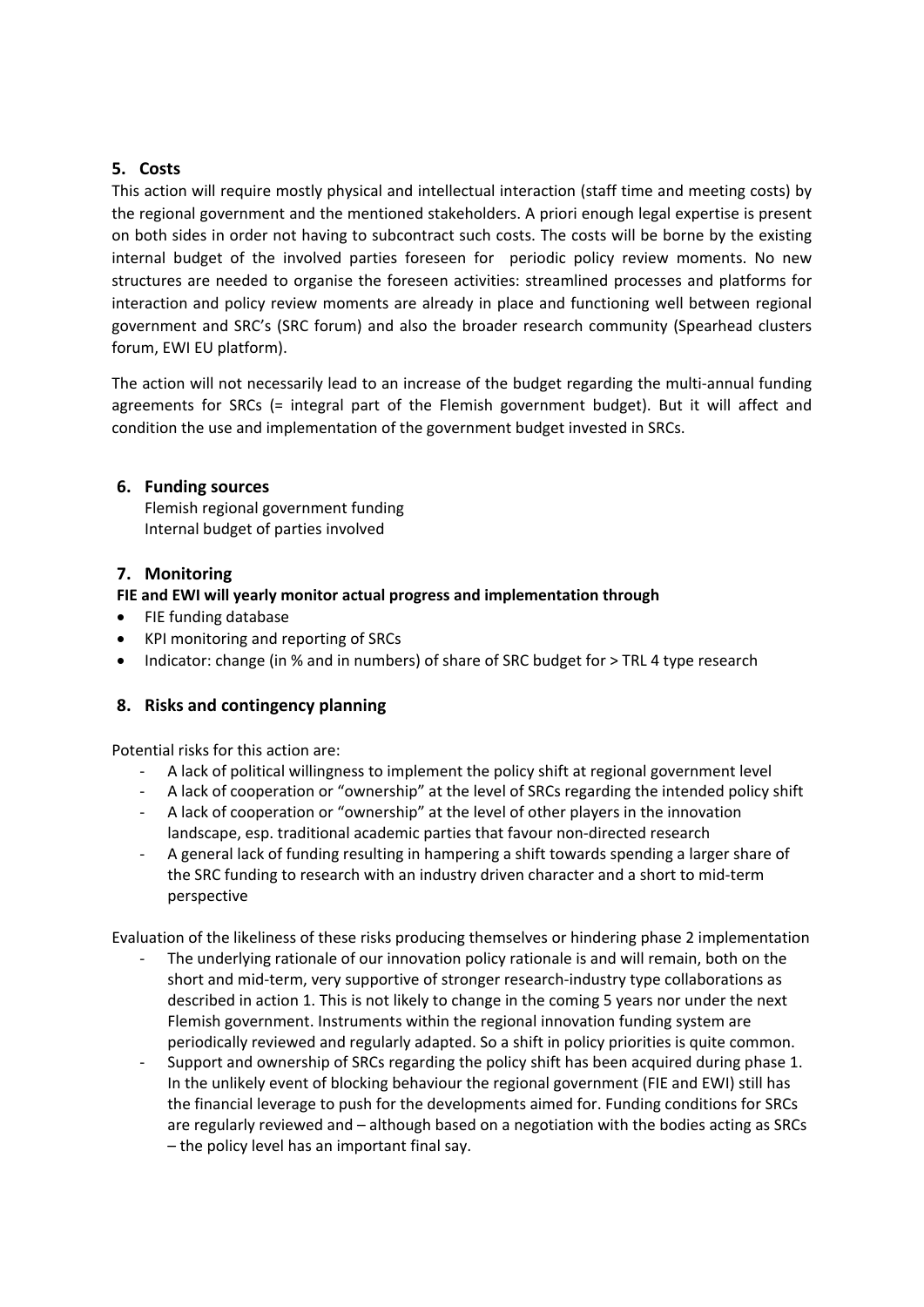





- Realising a shift in the focus of traditional academic

partners will require more attention and efforts. But also among academia there is a growing support for a more market driven approach of R&D. Through its different existing platforms with academic parties, FIE & EWI will continue to influence thinking at their level. FIE also runs different funding instruments directed at scholarships, doctoral and post-doc students that it can use to influence thinking of (next-generation) academics towards a more industry and entrepreneurship friendly thinking.

FIE has acquired a recent substantial long-term increase of innovation funding (+ 200 MEUR/annum as of 2018 on top of its 600 MEUR/annum). This presents a real opportunity to launch new instruments, adapt existing ones, and provide the leverage or buy-in support for change.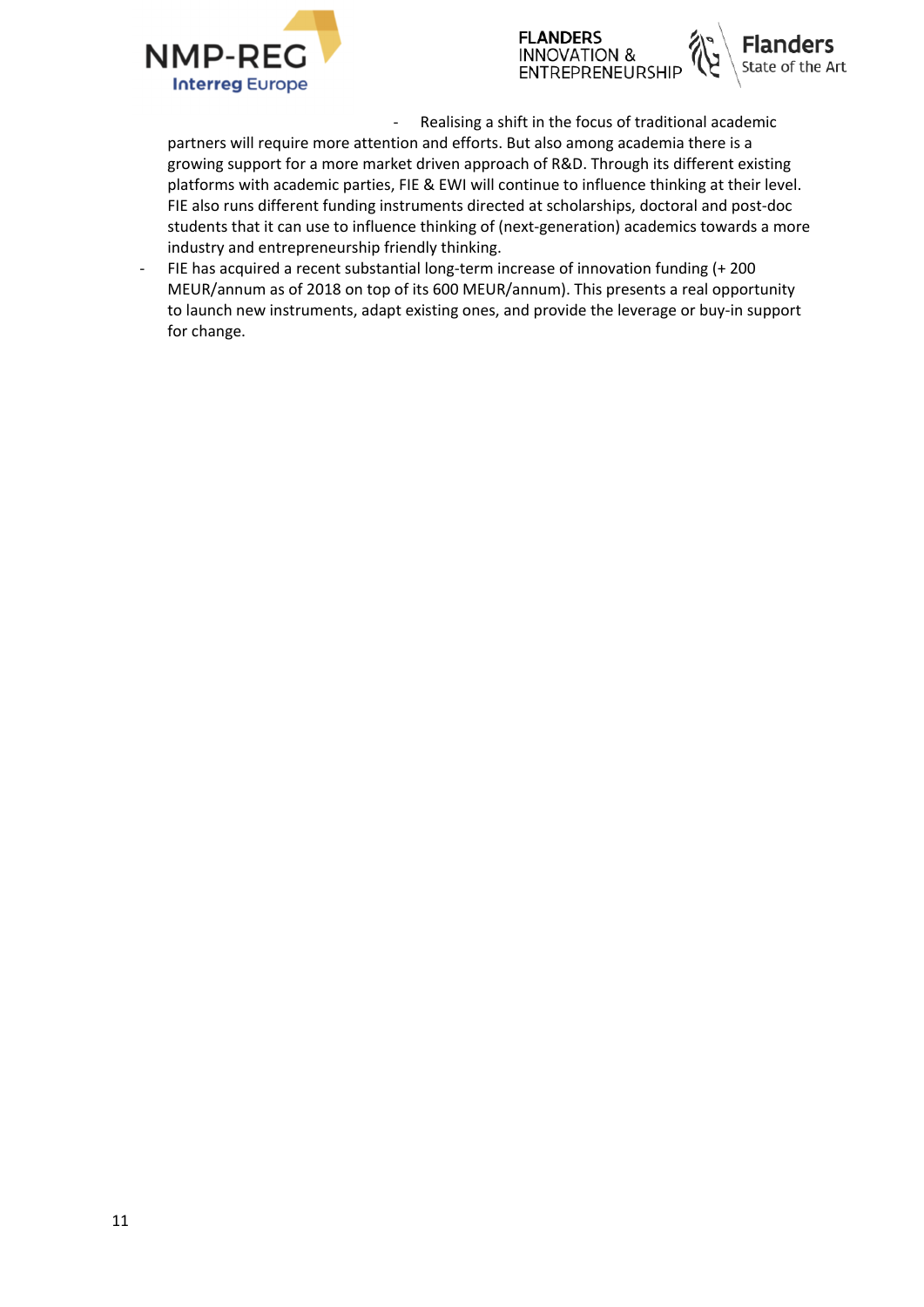

### <span id="page-11-0"></span>**ACTION 2**

**Support the Strategic Research Centres (SRCs) to become the "single point of contact" for innovation in their sector.**

### <span id="page-11-1"></span>**1. The background**

#### **Base line need**

Currently a multitude of actors and organisations act (or aim to act) as point of contact for innovation within their or a given sector. This results into a scattered innovation support landscape with sector organisations, commercial R&D centres, dedicated academic research groups, clusters, regional and local government initiatives, ... all acting (or aiming to act) as point of contact for their or a given sector. This is not only creating difficulties for companies with research needs but also not efficient in terms of ensuring a coordinated flow of knowledge and interaction from the research community towards companies.

#### **Base line need based on NMP-REG**

The Tuscany experience within NMP-REG (Regional Innovation Poles) has proven that regional/sectoral coordinating bodies are well placed to stimulate the exchange between the different innovation actors, and can actively promote collaboration between them to help overcome the fragmentation of the innovation system.

The Portuguese Norte experience with NMP-REG (Produtec) demonstrated that, for innovations to be successful, collaboration is not only required along the innovation cycle (low to high TRLs), but also across the value chain (science, tech providers, application providers, users), and between all technological sectors touching the application (multidisciplinary approach).

Both experiences have led FIE to the initial conclusion that - in the case of Flanders - SRCs are ideally positioned to coordinate the innovation landscape. If possible by providing dedicated R&D services and networking opportunities to industry. If required by providing the proper signposting.

In such way, a clear overview of the innovation activities and needs in the local industrial fabric is obtained and made available to all stakeholders in the triple helix, especially policy makers, university research, and potential industry partners.

Supporting the SRCs to become the "single point of contact" for innovation in their sector implies a repositioning of their role within the regional innovation system. Hence the need from the regional government side - to ensure upfront the support of the SRCs themselves and other actors in the innovation system with a (partially) similar role.

The action was therefore directly tested by FIE with a.o. the SRCs themselves and representatives from industry and knowledge institutes during the final stakeholder consultation and dissemination event for NMP-REG in Flanders. This led to a more nuanced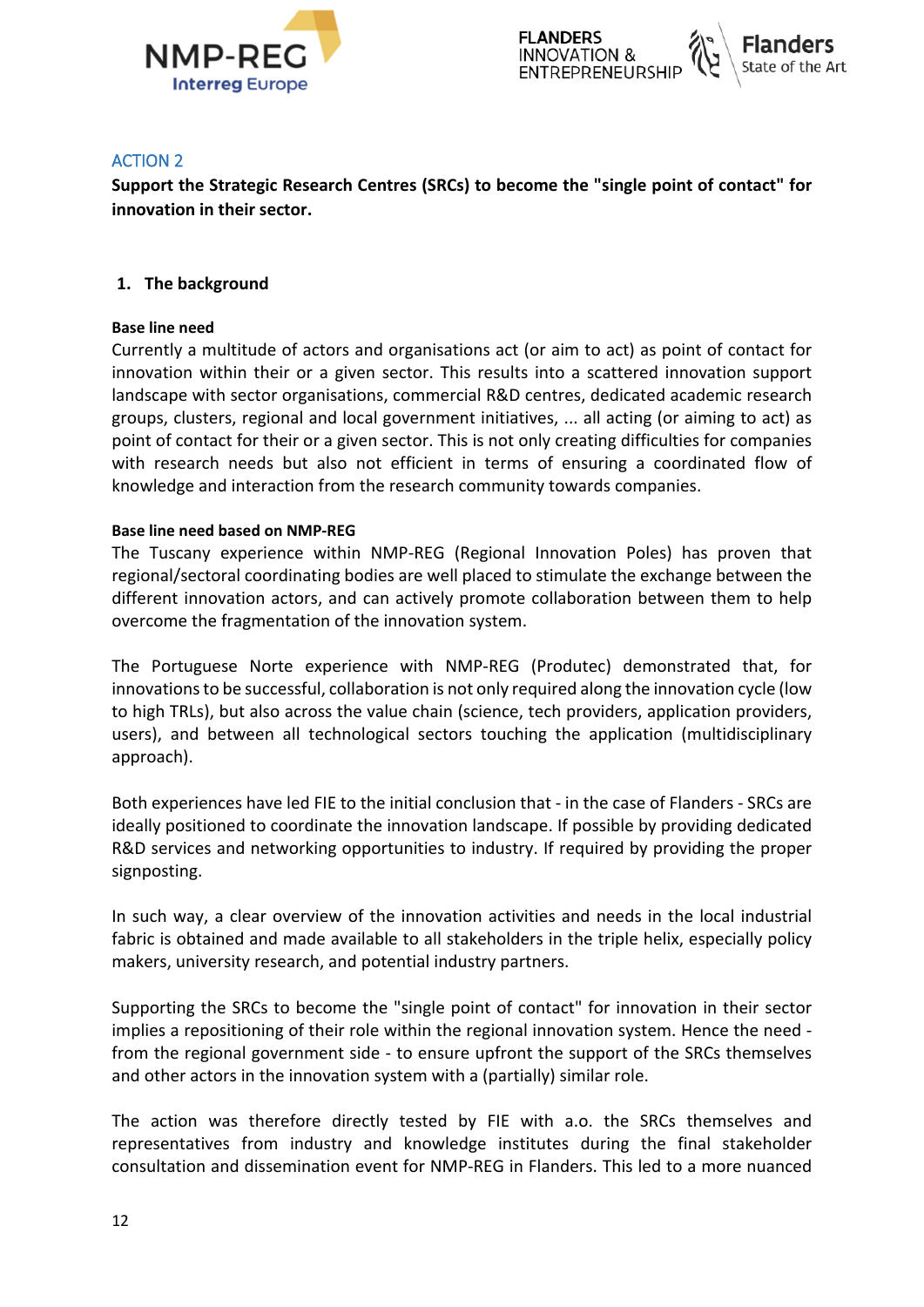

view regarding a possible division of work and role between

SRCs and the regional government itself.

## <span id="page-12-0"></span>**2. Description of Action**

Action 2 intends to reshape both the strategic role as the day to day functioning of SRCs within the current innovation landscape on a short to mid-term perspective. Changes to that role will also affect that of other institutional players (spearhead clusters, universities…) in the innovation landscape.

The final stakeholder consultation and dissemination event for NMP-REG in Flanders made it clear that SRCs and other stakeholders are generally supportive of a SPOC role for SRCs for innovation in their sector. However SRCs and stakeholders also particularly look to a more engaged and supportive role by the regional government to orchestrate the landscape and provide facilitation and strategic support services to SRCs to help them fulfil their role and maintain a functioning landscape.

Operational and business process considerations (how to best organise the intended SPOC role and foresee a proper support in this from regional government) as well as stakeholder management considerations (how to ensure the support of other institutional players for this SPOC role of SRCs in the long run) will be at the heart of the activities under action 2.

As competent authorities within the regional government for the SRC instrument, Flanders Innovation & Entrepreneurship (FIE) and Department for Economy, Science & Innovation (EWI) will therefore launch a process to include a SPOC role into the long term funding conditions of the SRCs and also review on-going agreements or collaborations with other players like the spearhead clusters, universities and university colleges, industry federations etc.

This should result into an updated and supported vision document on who does what and how interaction between the different non-governmental actors should take place.

Within this vision document FIE and EWI will also pay particular attention to the role and position of the regional government itself within this updated innovation landscape. Especially when it comes to

- orchestrating the innovation landscape and acting as an integrated point of contact itself between the different actors in this landscape. Lessons and best practices can be drawn from on-going practices in Flanders in the field of attracting direct foreign investments. In this field, integrated "welcome teams" that unite all relevant government administrations function already according to a SPOC logic with a coordinated and flexible back-office in the background.
- increasing networking opportunities between innovation actors themselves in order to keep flows of information and people.
- better and quicker forwarding innovative companies that contact regional government on other business towards SRCs.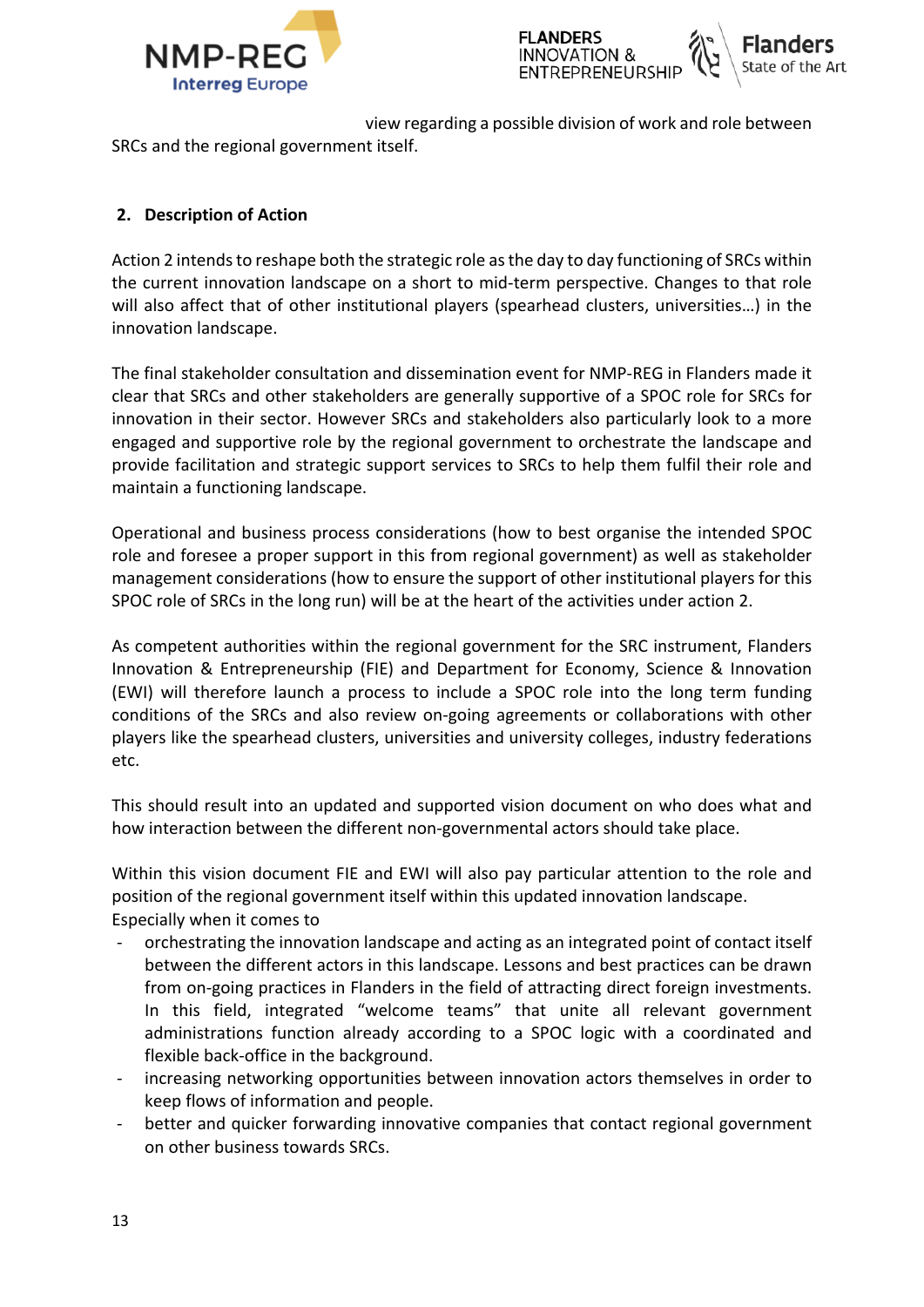



At every step of the timeframe below (A1-A4) the regional

government will kick-start and lead on activities. A1 will be lead and prepared by the regional government. SRCs and stakeholders will be mostly be involved - and their final support on the intended changes gathered - during steps A2-A3. The consecration of an updated innovation landscape will happen through a 2 step approach (step 1: discussion on the basis of a draft vision document based on NMP-REG learnings so far; step2 : support gathered on the basis of a final vision document) producing the deliverable for A4.

From the side of the regional government different types of internal staff will be mobilized: account managers working with SRCs, policy experts and staff with expertise in the field of business processes review. Together they will ensure desk research, evaluation and SRC/stakeholder interaction and engagement activities .

SRCs and stakeholders will engage their senior management and account managers. For SRC and stakeholder interaction meetings/activities no new structures need to be created as well functioning channels and platforms are already in place (ex. SRC forum, on-going 1 on 1 meetings between individual SRCs and regional government, the Spearhead Clusters Forum, EWI EU Platform as regards the wider research community…).

The changes to the innovation landscape will be subject to a jointly supported high level management decision by regional government, SRCs and key stakeholders from the research community and industry.

## <span id="page-13-0"></span>**3. Players involved**

Regional government:

- Flanders Innovation & Entrepreneurship (FIE)
- Department for Economy, Science & Innovation (EWI) Research community
	- (Represented by SRCs: Flanders Make, IMEC, … )

Industry

- (represented by industry federation Agoria)
- Spearhead clusters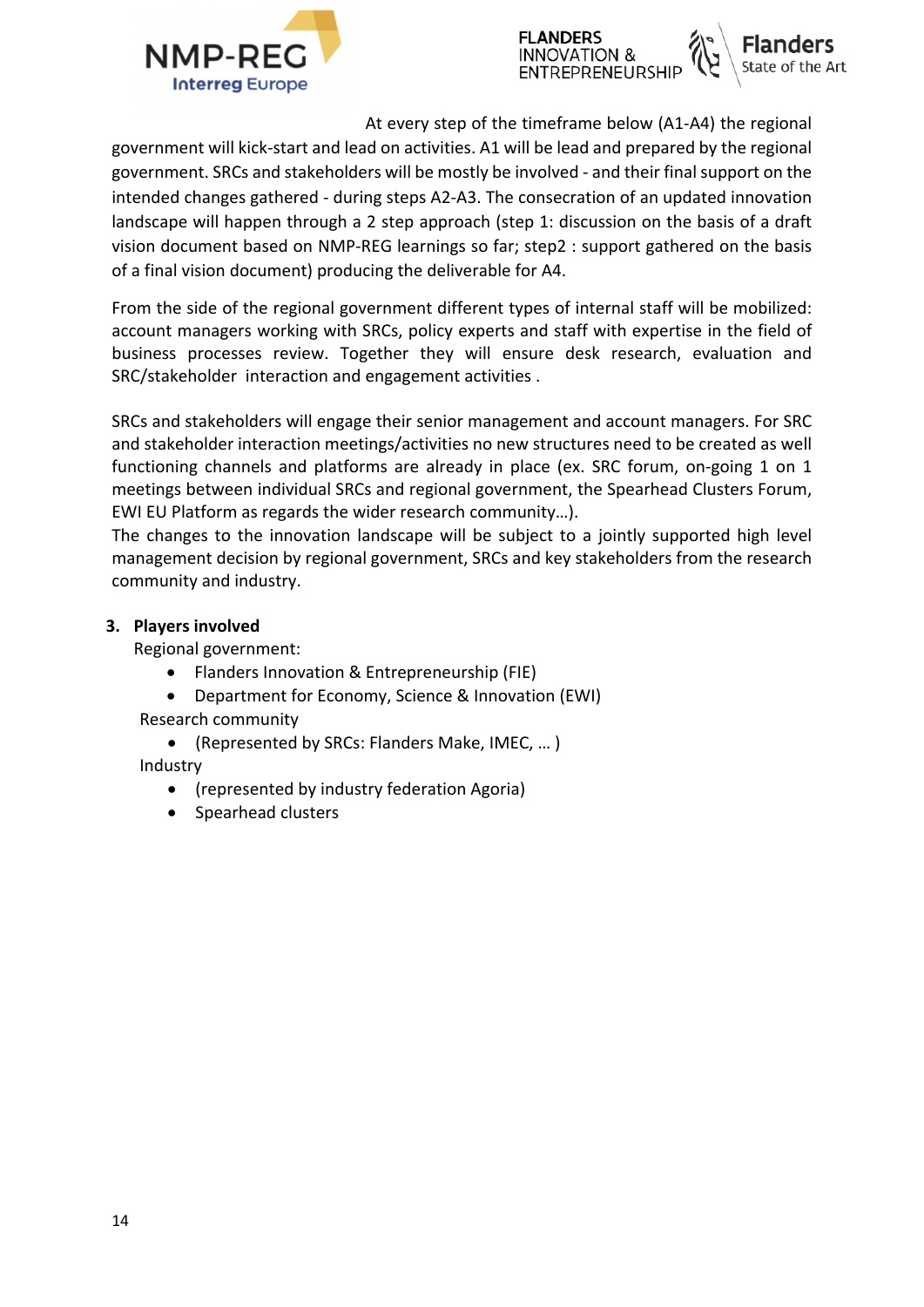## **4. Timeframe**

<span id="page-14-0"></span>

|                                                                               | Year 1 |                  |       | Year <sub>2</sub> |
|-------------------------------------------------------------------------------|--------|------------------|-------|-------------------|
| Activity/milestone                                                            | Sem 1  | Sem <sub>2</sub> | Sem 1 | Sem <sub>2</sub>  |
| A1 Prepare SRCs SPOC role review process                                      |        |                  |       |                   |
| Regional government SRC account managers (FIE in cooperation                  |        |                  |       |                   |
| with EWI) to set up detailed timeline for this action                         |        |                  |       |                   |
| Regional gvt SRC account managers and policy experts (idem) to<br>$\bullet$   |        |                  |       |                   |
| meet internally, to map current/existing SPOCs (desk research),               |        |                  |       |                   |
| to write a draft SPOC role for SRCs. Internal support from expert             |        |                  |       |                   |
| staff in business process review.                                             |        |                  |       |                   |
| A2. Launch and implement SRCs SPOC revision process in                        |        |                  |       |                   |
| collaboration with SRCs and research community                                |        |                  |       |                   |
| Regional gvt (FIE & EWI), SRCs and research community to meet                 |        |                  |       |                   |
| 1x during extended "SRC forum" on senior management level                     |        |                  |       |                   |
| (resp. account managers in support)                                           |        |                  |       |                   |
| Regional government ((FIE & EWI) SRC account managers and                     |        |                  |       |                   |
| policy experts to write a blue print on SPOC role for SRCs                    |        |                  |       |                   |
| Regional government (FIE & EWI) to keep in close contact with                 |        |                  |       |                   |
| SRCs and ensure ownership regarding the intended SPOC role                    |        |                  |       |                   |
| A3. Draft vision document describing updated interaction model for            |        |                  |       |                   |
| Flemish innovation landscape                                                  |        |                  |       |                   |
| SRCs to internally evaluate feasibility and framework conditions<br>$\bullet$ |        |                  |       |                   |
| for their new SPOC role and to feed back to Regional gvt (FIE &               |        |                  |       |                   |
| EWI) in written or through SRC forum                                          |        |                  |       |                   |
| Industry and spearhead clusters to feed back to Regional gvt (FIE             |        |                  |       |                   |
| & EWI) in written or through Spearhead Cluster Forum between                  |        |                  |       |                   |
| FIE and Spearhead Clusters                                                    |        |                  |       |                   |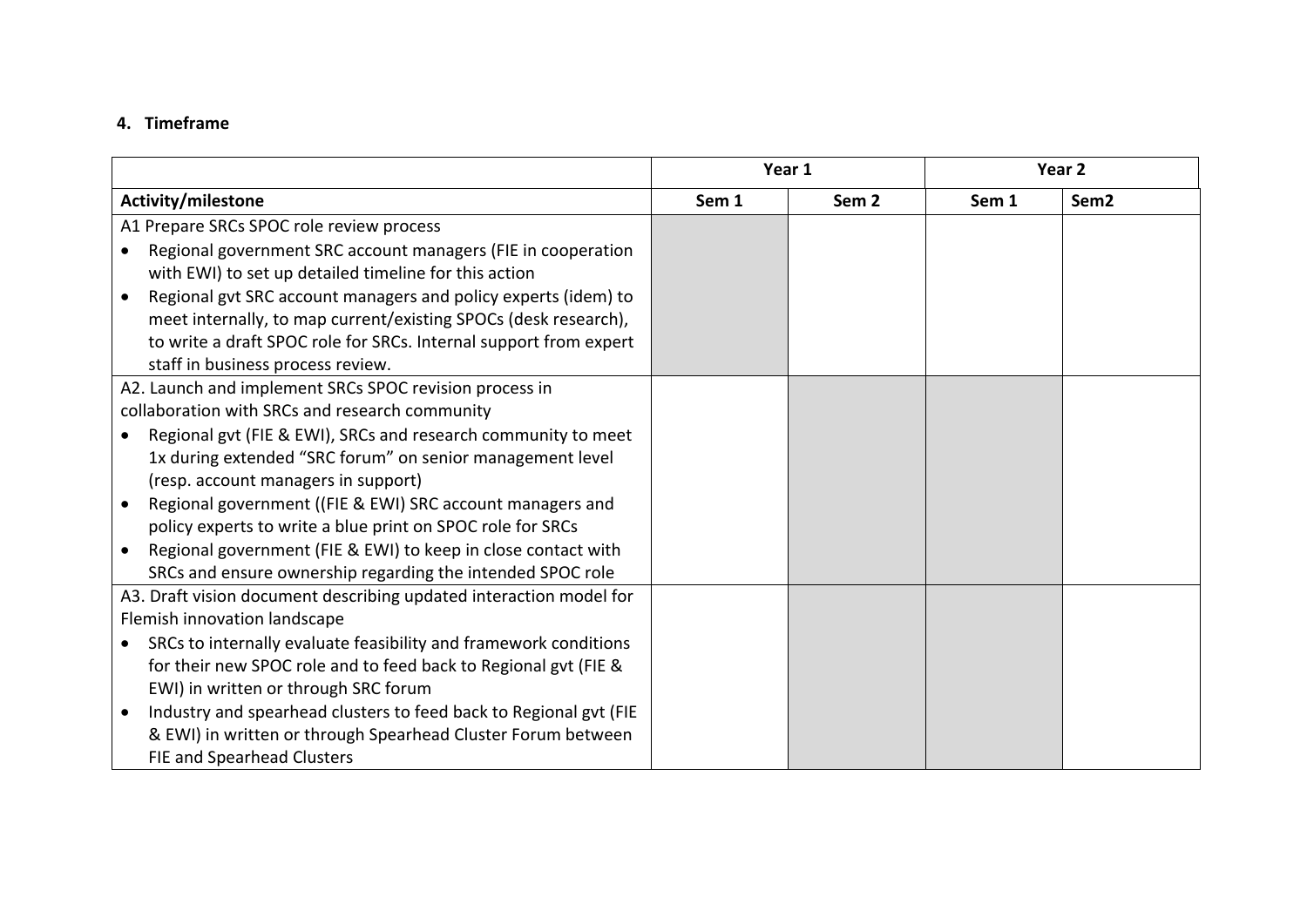



| A4. Final and agreed updated Flemish innovation landscape                                                             |  |
|-----------------------------------------------------------------------------------------------------------------------|--|
| Regional gvt (FIE & EWI), SRCs and Industry to meet 1x during<br>extended "SRC forum" on high management level        |  |
| Jointly supported decision by Regional gvt, SRCs and Industry on                                                      |  |
| SPOC role for SRCs                                                                                                    |  |
| Regional gvt (FIE & EWI) to integrate SPOC role of SRCs into                                                          |  |
| funding agreements with SRCs and into description Flemish<br>innovation landscape (for ex STI-Science, Technology and |  |
| Innovation in Flanders")                                                                                              |  |
|                                                                                                                       |  |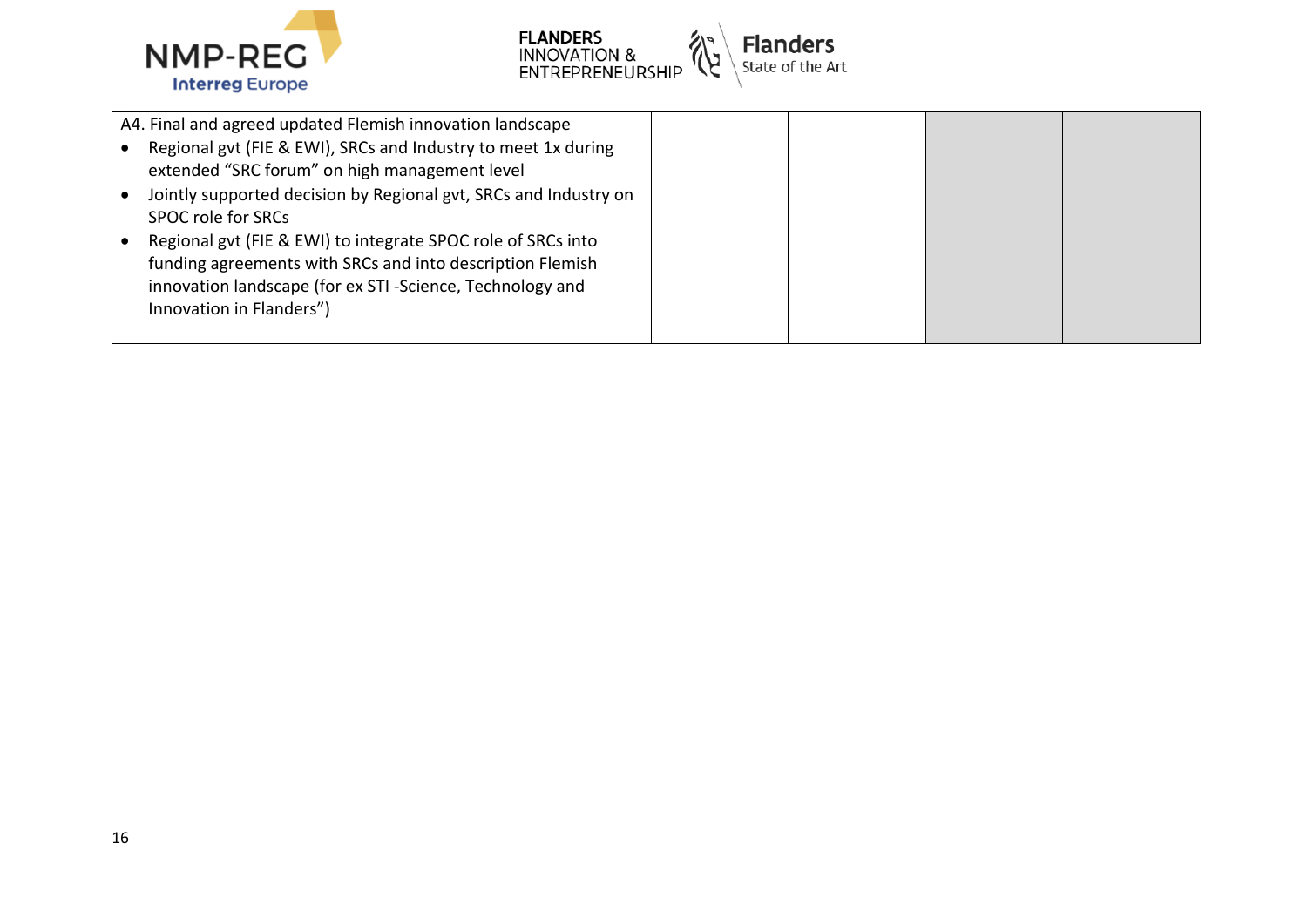## <span id="page-16-0"></span>**5. Costs**

This action will require mostly physical and intellectual interaction (staff time, meetings…) by the regional government and the mentioned stakeholders. As for specific new or adapted regional government tasks these will be borne at the cost of the regional government.

Costs will be integrated into the periodic KPI monitoring moments of SRC and spearhead clusters and be borne by the involved parties.

## <span id="page-16-1"></span>**6. Funding sources**

Flemish regional government funding (FIE, EWI, SRC, spearhead clusters budget) Internal budget of the other parties involved foreseen for this type of periodic interaction with regional government

## <span id="page-16-2"></span>**7. Monitoring**

FIE funding database KPI monitoring and reporting SRCs and spearhead clusters

Indicator: % and amount of SRC funding dedicated to overall coordination and signposting activities.

## <span id="page-16-3"></span>**8. Risks and contingency planning**

Potential risks for this action are:

- A lack of cooperation or "ownership" at the level of SRCs regarding the intended SPOC role
- A lack of cooperation or "ownership" regarding the intended change esp. by parties that already fulfil or strife for a type of SPOC role
- A lack of funding to implement the new SPOC role at the level of the SRCs
- A lack of capacity within regional government to support the SRCs in their new role

Evaluation of the likeliness of these risk producing themselves or hindering phase 2 implementation

- Support and ownership regarding of SRCs regarding the policy shift has been acquired during phase 1. In the unlikely event of blocking behaviour the regional government (FIE and EWI) still has the financial leverage to push for the developments aimed for. Funding conditions for SRCs are regularly reviewed and – although based on a negotiation with the bodies acting as SRCs – the policy level has an important final say.
- Cooperation or "ownership" from non SRC parties has been partially acquired during phase 1. Therefore this needs continued attention during phase 2. In essence, the intended change does not prevent or threaten these parties to maintain their current direct contacts with companies. The idea is to better streamline and organise the current network and flows of communication. So we are slightly optimistic about the chances and capacity of the regional government to manage this risk.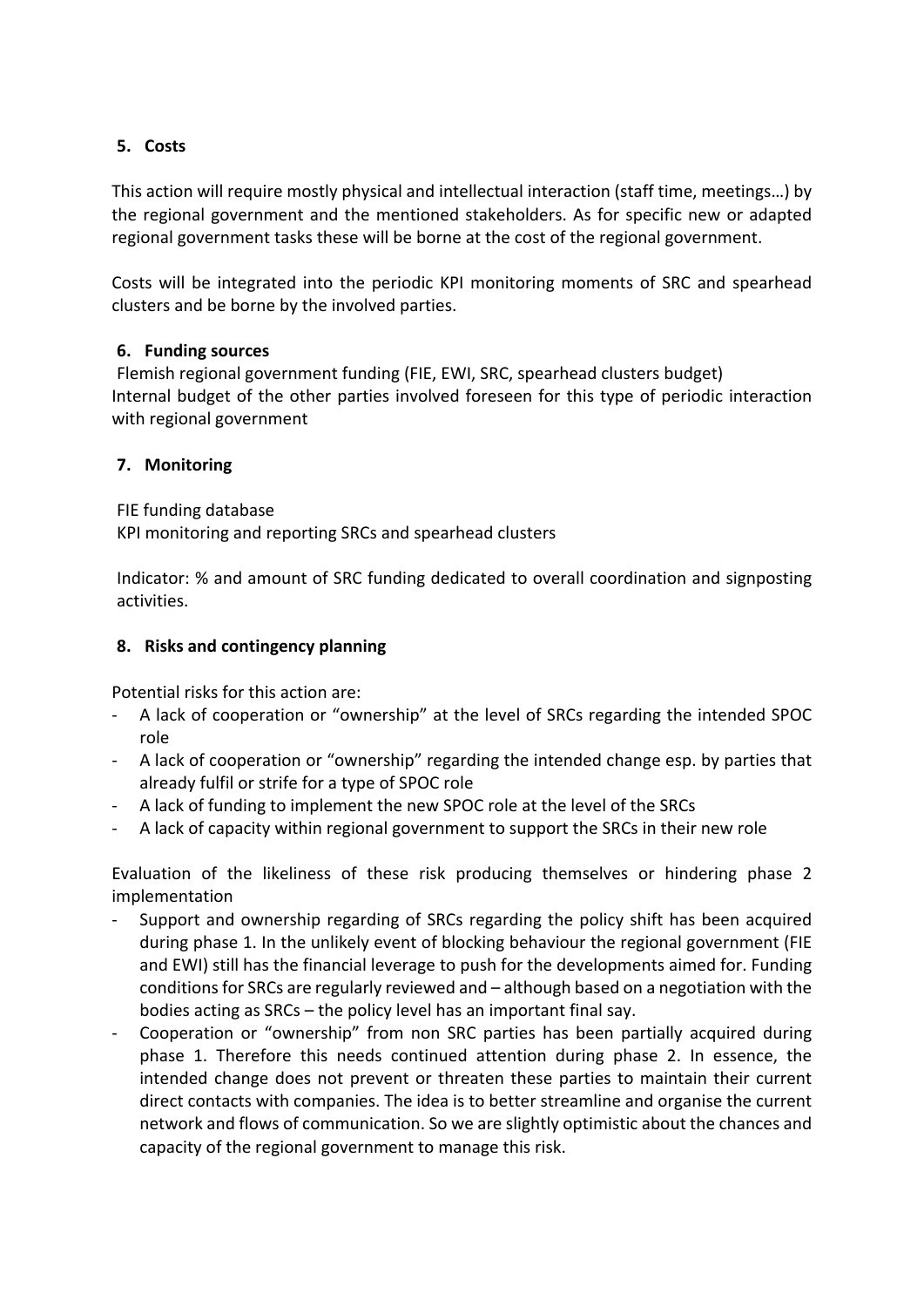



In terms of funding needs at SRC level the intended

change hardly impacts the overall budget of individual SRCs. Even better: the intended change will increase the cost-efficiency of flows of communication. Given the already foreseen budgets for SRCs in the long term it is unlikely that funding for individual SRCs will sharply decrease.

Funding or staff capacity needs at regional government level present a real risk and will require continuous attention. FIE & EWI have in the last decade undergone quite some staff cuts but staff levels have stabilised in the last 2 years and no further substantial staff cuts are expected in the next 5 years. The number of (external) structural partners financed by FIE has on the other hand substantially increased in the last 5 years. In case of contingency FIE will be able to appeal on structural partners outside the regional government to lend support to FIE.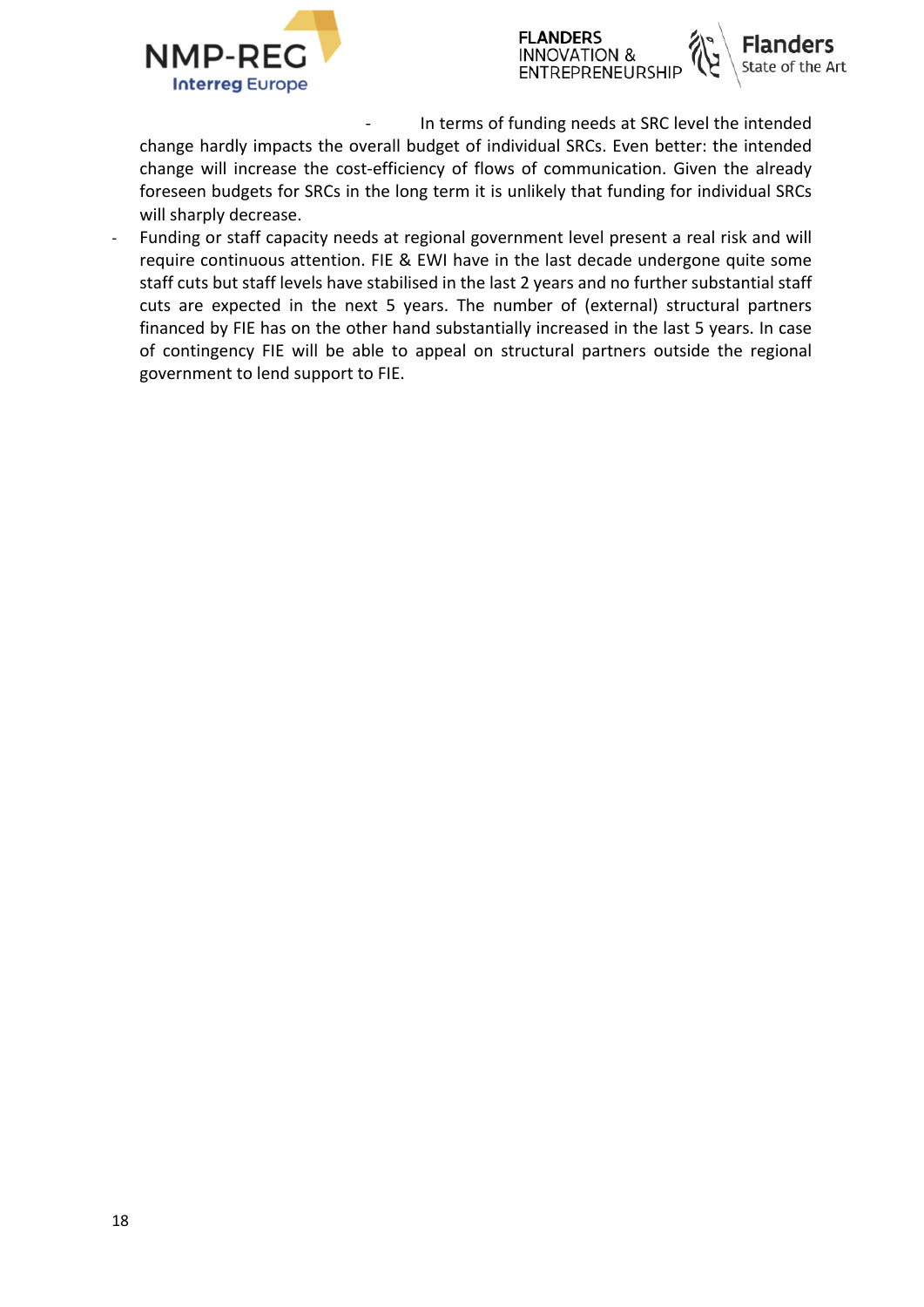

### <span id="page-18-0"></span>**ACTION 3**

**Extend the range of (types of) companies serviced by SRC with a special emphasis on traditional or innovation-adverse companies in NMP affected sectors**

### <span id="page-18-1"></span>**1. The background**

#### **Baseline need**

Given the historic role and evolution of SRCs in Flanders, mainly companies with a strong R&D driven track record find their way to SRCs. Furthermore, most of the current innovation support schemes are biased in favour of such companies. In order to make use of the full potential of public money invested in SRCs the instrument needs to widen its industrial reach to less innovative companies.

#### **Base line need based on NMP REG**

In the framework of NMP-REG we notice that many small and/or old fashioned companies, with little to no regard for R&D, either cannot apply or apply less easily for funding that could help them to interact with SRCs.

This is not helping in getting research to companies before they can actually get it to the market. The primary need for such companies is to adapt foremost their overall thinking/mind-set towards R&D before thinking about adapting their business strategy, production apparatus and processes.

The German experience in NMP-REG (NMWP-NRW; e.g. COPT centre, CenTech and MST Factory) taught us that providing top-level scientific infrastructures for SMEs and start-ups on itself is not enough. Accompanying support measures should be provided as well, such as high-level scientific & technical support and training, support for entrepreneurship, support for finding subsidies and venture capital.

The Romanian experience in NMP-REG (Innovation Vouchers) pointed into the same direction. What we learned here is that it is important to provide means with low entrance threshold to stimulate collaboration between science and companies that have little means for or are afraid to engage in innovation activities.

Based on this reasoning there is a need in Flanders for new models of interaction between government, business and the larger research community in order to foster increased cooperation (including both R&D driven and more traditional companies), exchange and mutual learning (e.g. via living labs, cluster approaches).

As for Action 2, interaction with the SRCs and Flemish stakeholder group resulted into the conclusion that efforts of both regional government (FIE) and SRCs to service traditional or innovation adverse companies need to be balanced.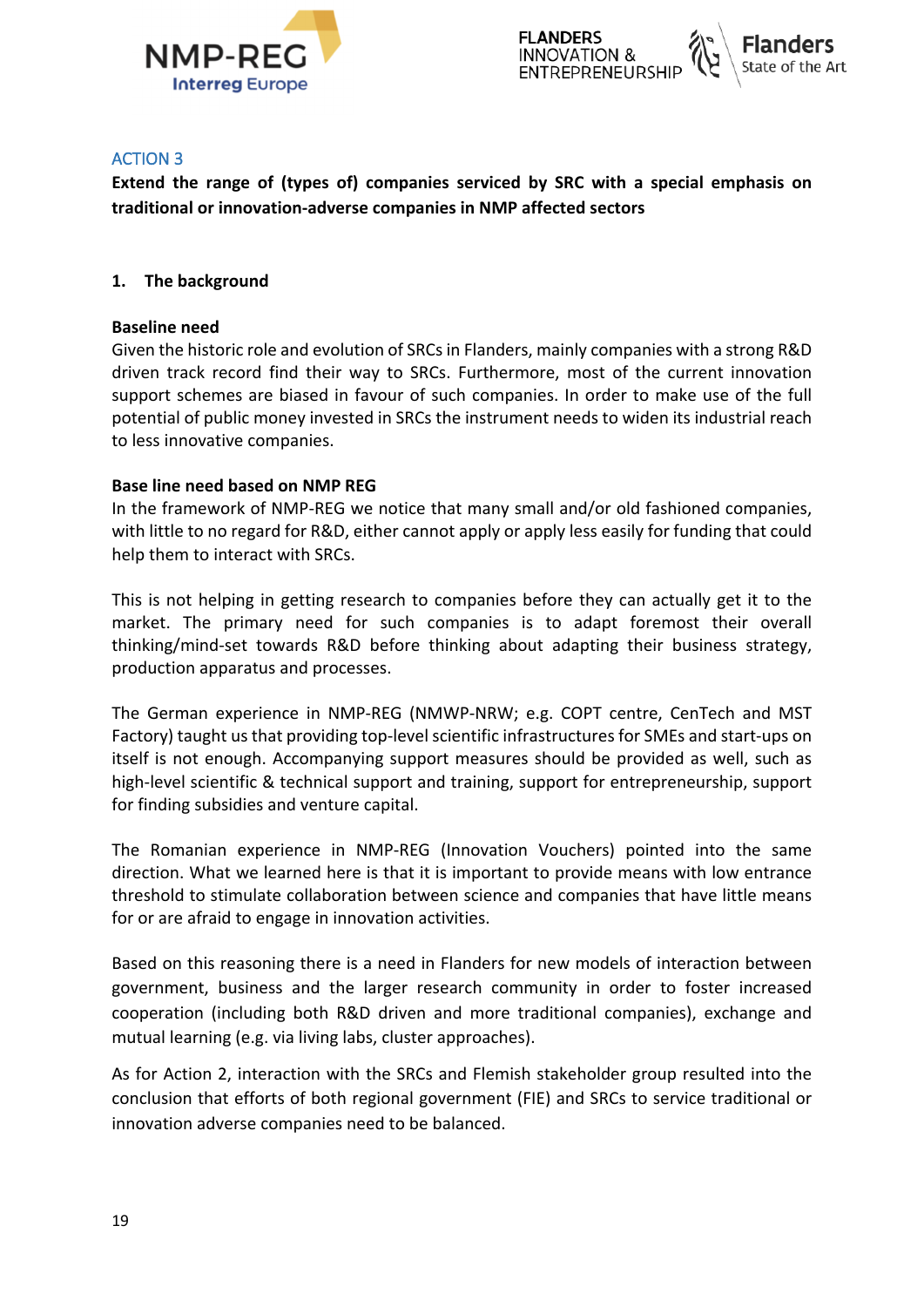

## <span id="page-19-0"></span>**2. Description of Action**

Action 3 is of more tangible nature compared to actions 1 and 2 and is another response of the regional government towards legitimate expectations from SRCs and stakeholders for a supportive role by that same government in helping SRCs realize their adapted role and mission. It will result into an adapted day to day functioning of government support services towards less innovative companies but also affect the way available innovation funding is being used/distributed.

## **2.1 Set up active scouting and awareness raising actions towards less innovative companies by FIE.**

FIE will review its current array of awareness raising actions around innovation and entrepreneurship (including that of its structural partners, the so called VLAIO network) in order to better service non innovative companies too and guide them better and quicker towards SRCs.

This will result into an adapted strategy to better raise interest and show advantages of innovation activities towards this target group. Instead of focusing mainly (as is the case today) on companies that already have an early track record in R&D, are scaling up or are R&D driven by nature.

FIE account managers will be better familiarised with the "language" and needs of this target group. Towards companies themselves priority will be given to low threshold activities (1 on 1 contact, collective info sessions including visits to lead companies, visiting SRC showcases…). As well as on easy to understand communication that at the same time demystifies innovation and offers a realistic and budgeted/calculated view on what SRCs can mean for them.

Activities will be mostly performed by FIE staff and encompass: desk research and review of existing practices, review of existing stakeholder/client satisfaction surveys, interviews and or focus groups with FIE account managers/stakeholders/clients on the current quality of FIE communication towards the intended target group ...

Some limited external support might be bought in by FIE in order to further fine tune the strategy and quality of messages towards the target group. The improved FIE strategy on scouting and awareness raising towards less innovative companies will be subject to a management decision by FIE and be integrated into the day to day business processes of FIE.

## **2.2 Review and adapt existing/current low threshold instruments of FIE and expand their reach towards innovation adverse or traditional companies in NMP affected sectors.**

FIE already runs a few lower threshold type of instruments that perform collective knowledge transfer/tech transfer type of activities.

Still more can be done to increase their effectiveness when it comes to innovation adverse or traditional companies that do not invest in research and innovation (R&I). For example by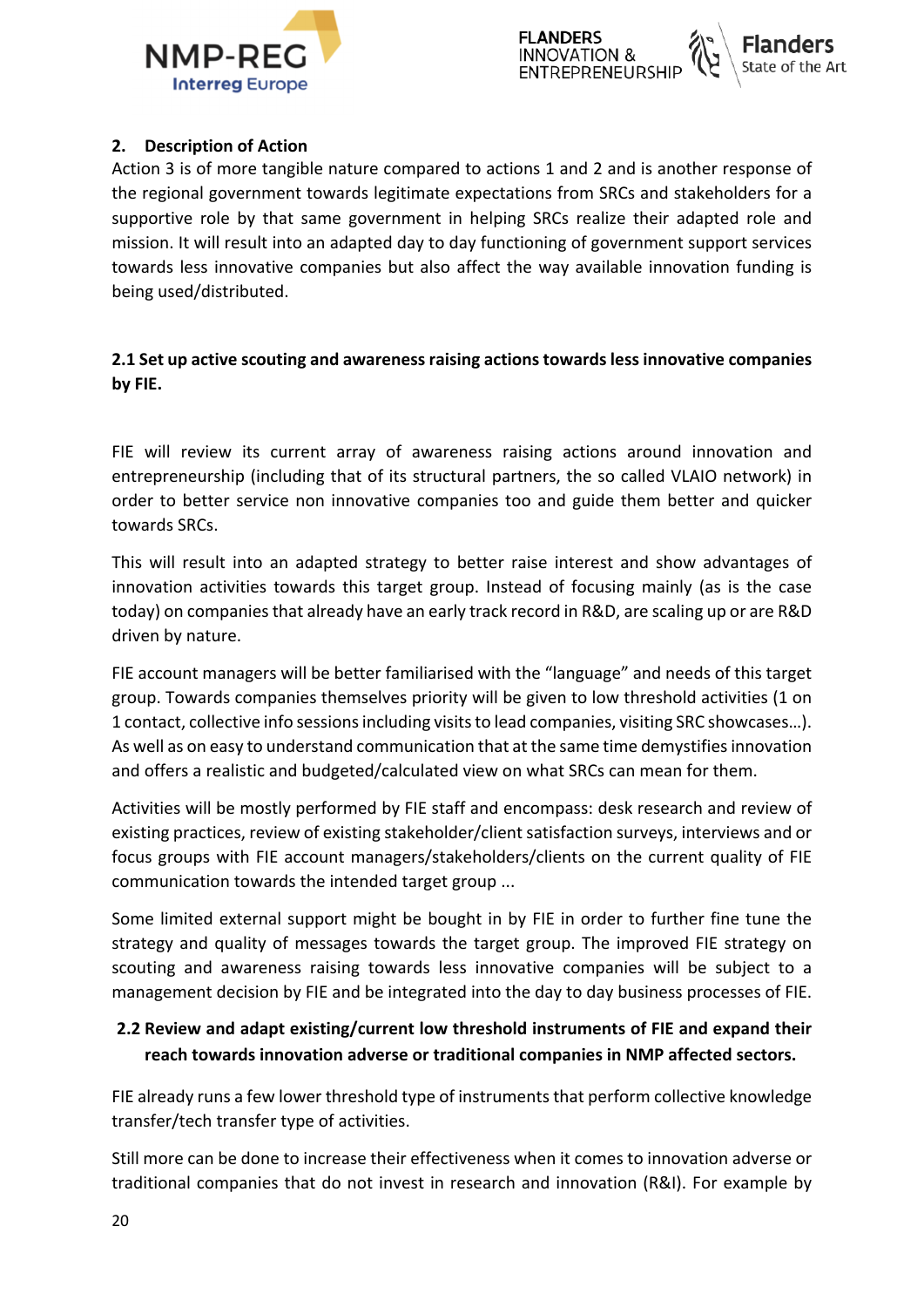



adapting these instruments to the language and basic

questions that hold back less innovation minded companies to invest in R&I. More than innovation funding (which is amply available in Flanders) it is often a question of mind-set and fear of the unknown that is a blocking point for such companies.

A parallel route would be to foresee different or a wider variety of methods that these instruments apply to stimulate more innovation minded behaviour or perform knowledge transfer. For target companies for which an initial interest to "start to innovate" is detected, we would like to test the possibilities for introducing an "innovation boost" type of instrument in which SRCs, target group companies and external valorisation partners (academic partners, lead companies, government agencies…) come together and work on making the first steps in an innovation trajectory.

As part of its periodic review of its funding and knowledge transfer instruments FIE will, on this basis, investigate and review existing practice towards the mentioned companies. This will be done in cooperation with SRCs in order to also increase their understanding of the needs of this target group. Also structural partners of FIE like the so-called "VLAIO network" partners will be involved.

The VLAIO network is a platform orchestrated by FIE where a wide and diverse range of Flemish actors and stakeholders - who work at the service of companies - meet, inspire each other and work together. The network includes a.o. intermediaries and federations, knowledge and research centres, cluster organisations, local and public governments in general as well as private sector service provider groups like banks, consultants, accountants. Some receive structural funding from FIE. With others FIE runs a more loose form of cooperation. Some work specifically on one sector or target group of entrepreneurs. Other have a broad or general approach towards companies and entrepreneurs.

FIE will also draw on lessons learned and best practice FIE programmes that are currently only being used in the context of mere entrepreneurship stimulation and not "innovation" stimulation as such. Mental patterns, financial and/or legal issues that play a role in daring to become an "entrepreneur" or to invest in the scaling up of one's company show large similarities with companies daring to invest in R&I.

This will result into low threshold instruments that are better adapted to starting points and needs for the target group. Potentially new funding and/or knowledge transfer instruments will arise from this exercise that could be used on a preferential basis by SRCs.

By doing so SRCs will be able to better diversify their activities (currently mainly focused on performing collaborative research with technology leaders) and also service less innovative companies within NMP affected sectors.

Activities under this action will mobilize both regional government and SRC staff as well as stakeholders time at the level of the VLAIO network. The regional government will be in the lead and perform desk research and evaluation activities of its own instruments. Consequently regional government will organize interaction and consultation with SRCs and the VLAIO network through a limited series of events or meetings.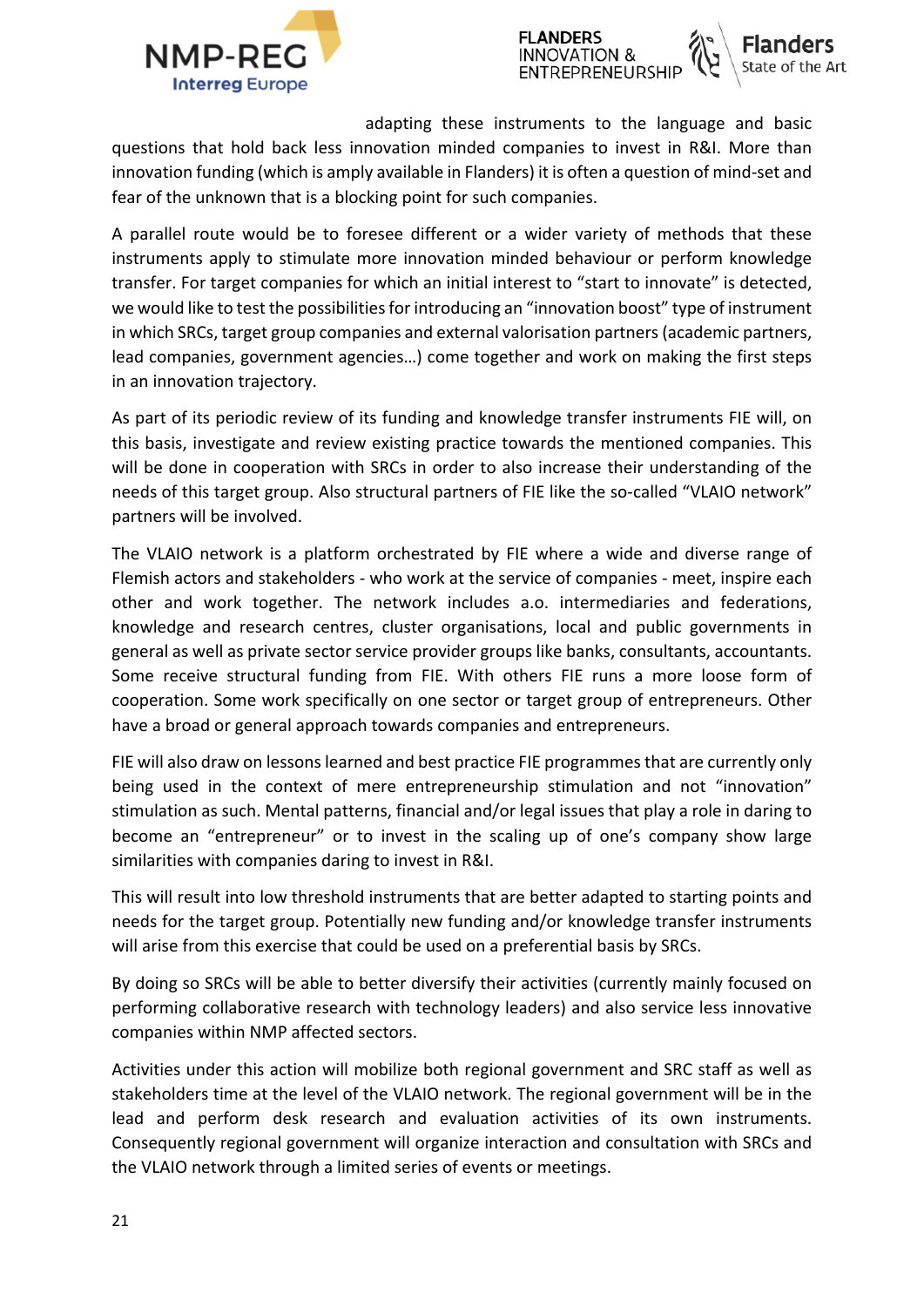



On the basis of these activities FIE will identify and decide

whether slight adaptations (or a better combination) of existing FIE low threshold instruments are sufficient to service the needs of innovation adverse companies.

FIE will first develop a blue print and consequently pilot a new "innovation boost type" of instrument on a limited population of cases of innovation adverse companies. If evaluated as successful FIE will integrate and mainstream such instrument into its innovation funding toolbox.

## <span id="page-21-0"></span>**3. Players involved**

Regional government:

- Flanders Innovation & Entrepreneurship (FIE)
- Department for Economy, Science & Innovation (EWI)
- Research community (Represented by SRCs: Flanders Make, IMEC, … )
- Industry and Flemish Innovation & Entrepreneurship ecosystem represented by the VLAIO network partners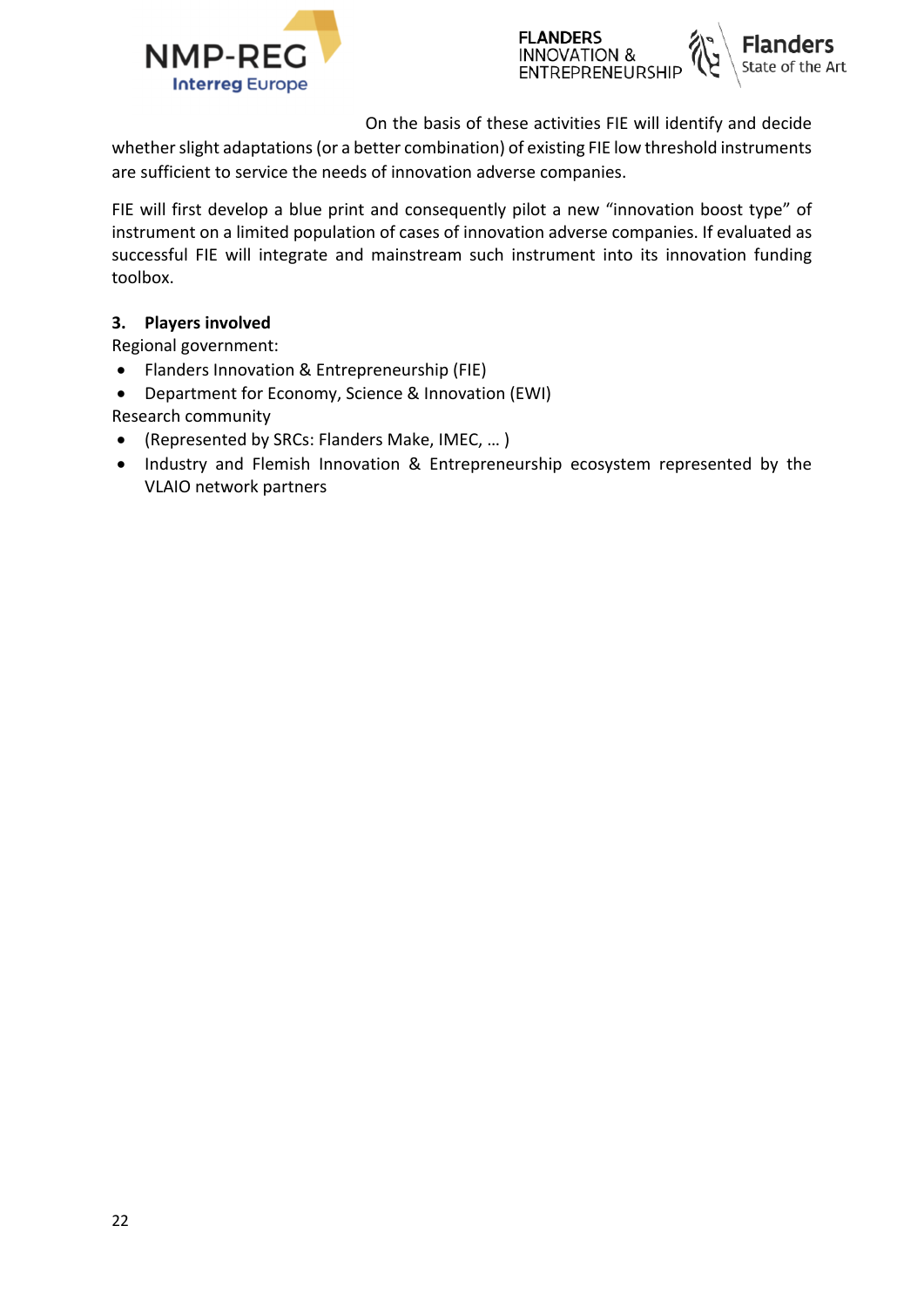#### **4. Timeframe**

<span id="page-22-0"></span>

|                                                                                             | Year 1 |                  | Year <sub>2</sub> |                  |
|---------------------------------------------------------------------------------------------|--------|------------------|-------------------|------------------|
| Activity/milestone                                                                          | Sem 1  | Sem <sub>2</sub> | Sem 1             | Sem <sub>2</sub> |
| A1 Improved scouting and awareness raising actions by FIE towards less innovative companies |        |                  |                   |                  |
| A1.1 Prepare review exercise                                                                |        |                  |                   |                  |
| FIE to set up detailed timeline<br>$\bullet$                                                |        |                  |                   |                  |
| for this action and to gather the                                                           |        |                  |                   |                  |
| necessary                                                                                   |        |                  |                   |                  |
| documents/information                                                                       |        |                  |                   |                  |
| A1.2 Review existing FIE scouting and                                                       |        |                  |                   |                  |
| awareness raising practice in guiding                                                       |        |                  |                   |                  |
| companies towards innovation                                                                |        |                  |                   |                  |
| activities in general and towards                                                           |        |                  |                   |                  |
| SRCs in particular                                                                          |        |                  |                   |                  |
| FIE to review existing practices,                                                           |        |                  |                   |                  |
| review of existing                                                                          |        |                  |                   |                  |
| stakeholder/client satisfaction                                                             |        |                  |                   |                  |
| surveys (desk based)                                                                        |        |                  |                   |                  |
| FIE to consult (1 on 1 interviews                                                           |        |                  |                   |                  |
| and/or focus groups) with FIE                                                               |        |                  |                   |                  |
| account managers/SRCs/VLAIO                                                                 |        |                  |                   |                  |
| network stakeholders) on the                                                                |        |                  |                   |                  |
| current quality of FIE practice                                                             |        |                  |                   |                  |
| A1.3 Improved FIE strategy on                                                               |        |                  |                   |                  |
| scouting and awareness raising                                                              |        |                  |                   |                  |
| towards less innovative companies                                                           |        |                  |                   |                  |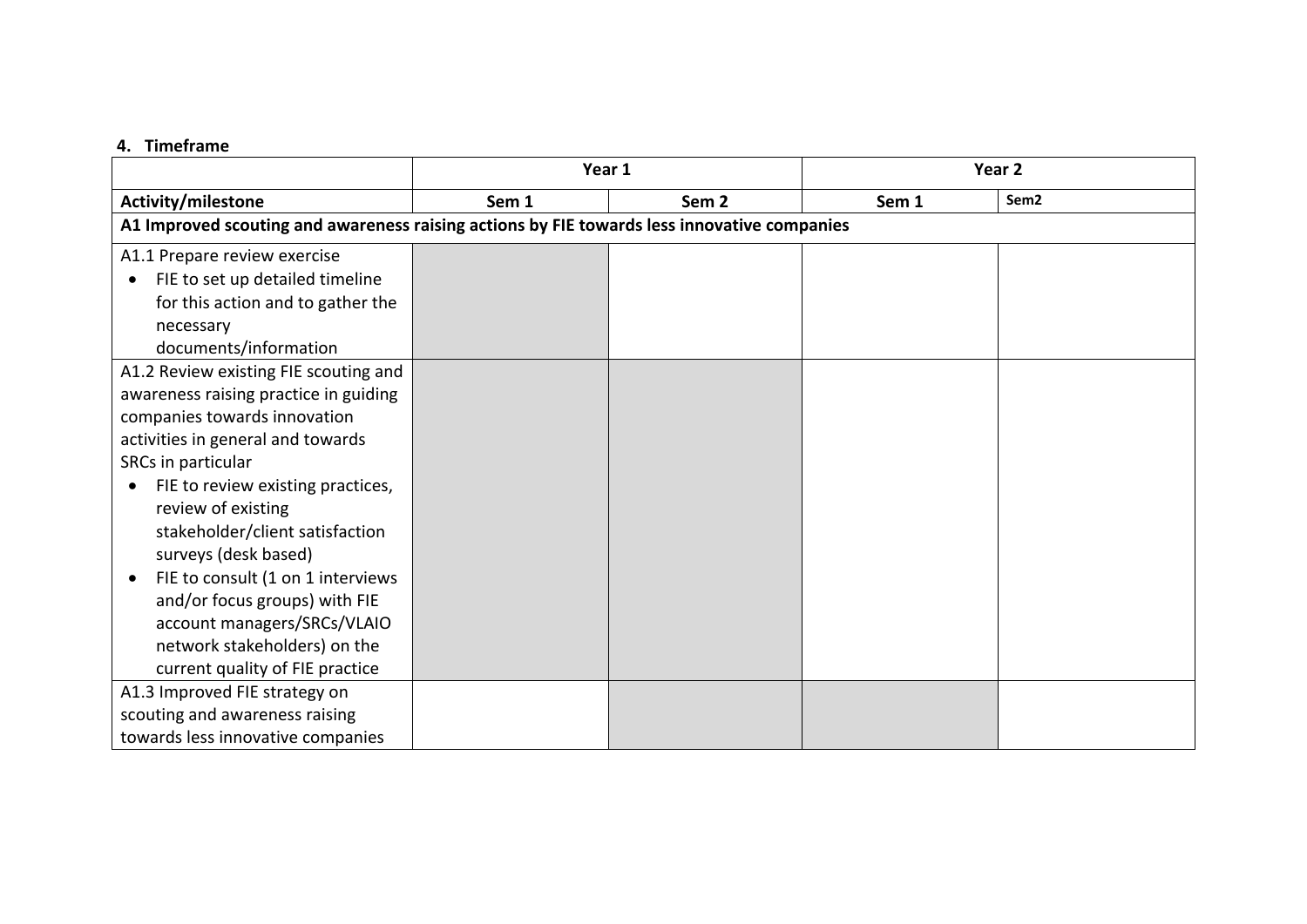



|           | FIE to rewrite/adapt part of its                                                                           |  |  |
|-----------|------------------------------------------------------------------------------------------------------------|--|--|
|           | internal business processes for                                                                            |  |  |
|           | FIE subsidy advisors                                                                                       |  |  |
|           | • FIE to integrate new approach(es)                                                                        |  |  |
|           | into the day to day business                                                                               |  |  |
|           | processes of FIE.                                                                                          |  |  |
|           | A2. Low threshold instruments towards innovation adverse or traditional companies in NMP affected sectors. |  |  |
|           | A2.1 Prepare review exercise                                                                               |  |  |
|           | FIE to set up detailed timeline for                                                                        |  |  |
|           | this action and to gather the                                                                              |  |  |
|           | necessary                                                                                                  |  |  |
|           | documents/information.                                                                                     |  |  |
|           | A2.2 Review existing FIE low                                                                               |  |  |
|           | threshold instruments towards                                                                              |  |  |
|           | innovation adverse or traditional                                                                          |  |  |
|           | companies in NMP affected sectors.                                                                         |  |  |
| $\bullet$ | FIE to review (desk based)                                                                                 |  |  |
|           | existing low threshold                                                                                     |  |  |
|           | instruments on potential to                                                                                |  |  |
|           | better service the intended                                                                                |  |  |
|           | target group                                                                                               |  |  |
|           | FIE to consult (1 on 1 interviews                                                                          |  |  |
|           | and/or focus groups) with FIE                                                                              |  |  |
|           | account managers/SRCs/VLAIO                                                                                |  |  |
|           | network stakeholders) on the                                                                               |  |  |
|           | current quality of FIE low                                                                                 |  |  |
|           | threshold instruments                                                                                      |  |  |
|           | FIE to draft a blue print for an                                                                           |  |  |
|           | innovation boost type of                                                                                   |  |  |
|           | instrument (new instrument or                                                                              |  |  |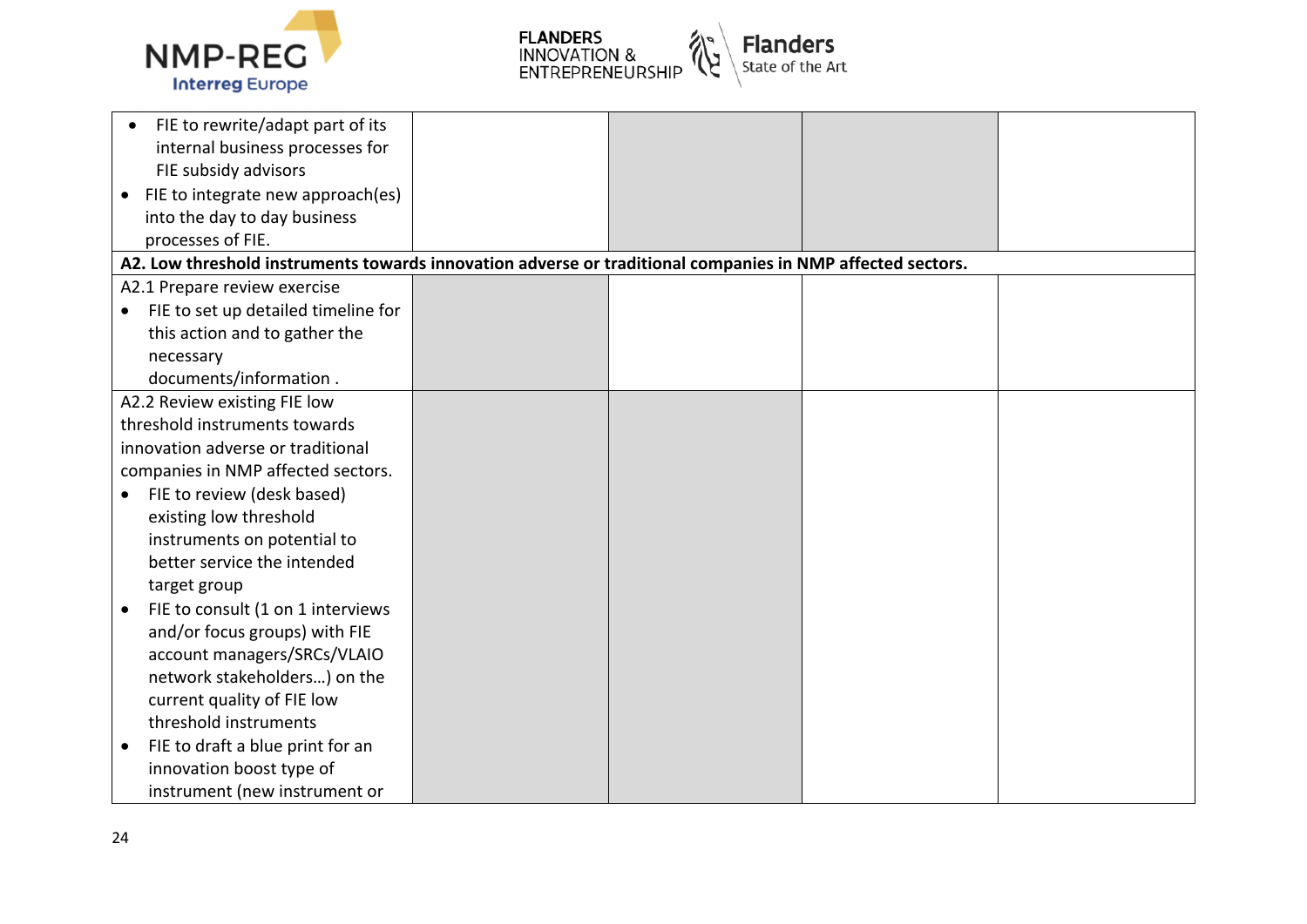



| combination of existing<br>instruments into one). SRCs in<br>support of FIE and as stakeholder |  |  |
|------------------------------------------------------------------------------------------------|--|--|
| A2.3 Pilot a low threshold                                                                     |  |  |
| "innovation boost" type of                                                                     |  |  |
| instrument                                                                                     |  |  |
| FIE to launch a targeted launch<br>$\bullet$                                                   |  |  |
| (with limited funding) for a                                                                   |  |  |
| limited population of target                                                                   |  |  |
| companies. SRCs in support of FIE                                                              |  |  |
| and as observers.                                                                              |  |  |
|                                                                                                |  |  |
| FIE to evaluate effectiveness of<br>$\bullet$                                                  |  |  |
| the new instrument                                                                             |  |  |
| A2.4 "Innovation boost" type of                                                                |  |  |
| instrument to become integral part                                                             |  |  |
| of FIE innovation funding toolbox                                                              |  |  |
|                                                                                                |  |  |
| FIE integrates new instrument<br>$\bullet$                                                     |  |  |
| (totally new or combination of                                                                 |  |  |
| features of other existing ones)                                                               |  |  |
| into its innovation funding                                                                    |  |  |
| toolbox dependent on                                                                           |  |  |
| effectiveness as evaluated under                                                               |  |  |
| A2.3                                                                                           |  |  |
|                                                                                                |  |  |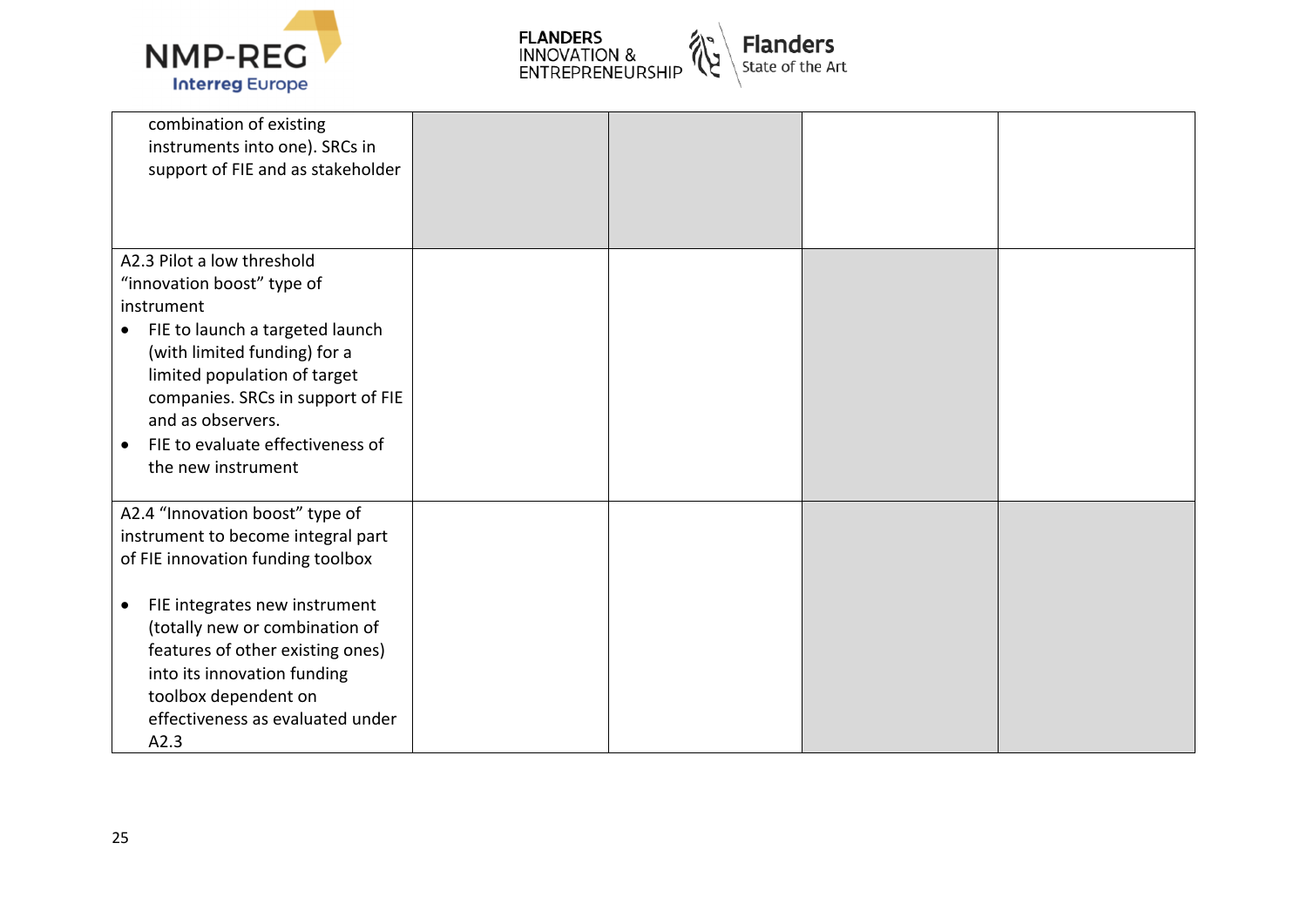## <span id="page-25-0"></span>**5. Costs**

The bulk of the activities for this action will be carried out by internal staff of the regional government (FIE). Costs on the side of FIE will consist mostly of staff time and meeting costs/time that are already budgeted for this type of periodic policy review actions. From the side of the regional government mostly funding and legal experts will be involved

For piloting the "innovation boost" instrument FIE will earmark a limited amount of money (amount to be agreed) from wider subsidies budget for "innovation funding". This concerns funding that is already there/present.

SRCs and "VLAIO network" stakeholders will mobilize a limited amount of staff time of their government relations account managers to feedback their experiences and that of companies they work for/with on the FIE funding instruments. The involved cost will be borne by their respective internal budgets.

## <span id="page-25-1"></span>**6. Funding sources**

- Flemish regional government funding (FIE and EWI internal budget, regional government innovation funding,, ...)
- Internal budget of other parties involved (SRCs and wider research community, Industry representatives, VLAIO network…)

## <span id="page-25-2"></span>**7. Monitoring**

FIE & Dept. EWI will monitor via

- - FIE funding database
- - KPI monitoring and reporting SRCs
- - FIE contact centre statistics

Proposed indicators

- share of FIE innovation funding (% and amount) better adapted towards guiding less innovative companies in NMP affected sectors towards SRCs
- Increase (% and number) of traditional/less innovative companies forwarded by FIE towards SRCs

## <span id="page-25-3"></span>**8. Risks and contingency planning**

Potential risks for this action are:

- A lack of capacity within the regional government
- A lack of support or ownership at the level of SRCs
- A lack of support or ownership at the level of structural FIE partners from the VLAIO network

Evaluation of the likeliness of these risk producing themselves or hindering phase 2 implementation

Funding or staff capacity needs at regional government level present a real risk and will require continuous attention. FIE & EWI have in the last decade undergone quite some staff cuts but staff levels have stabilised in the last 2 years and no further substantial staff